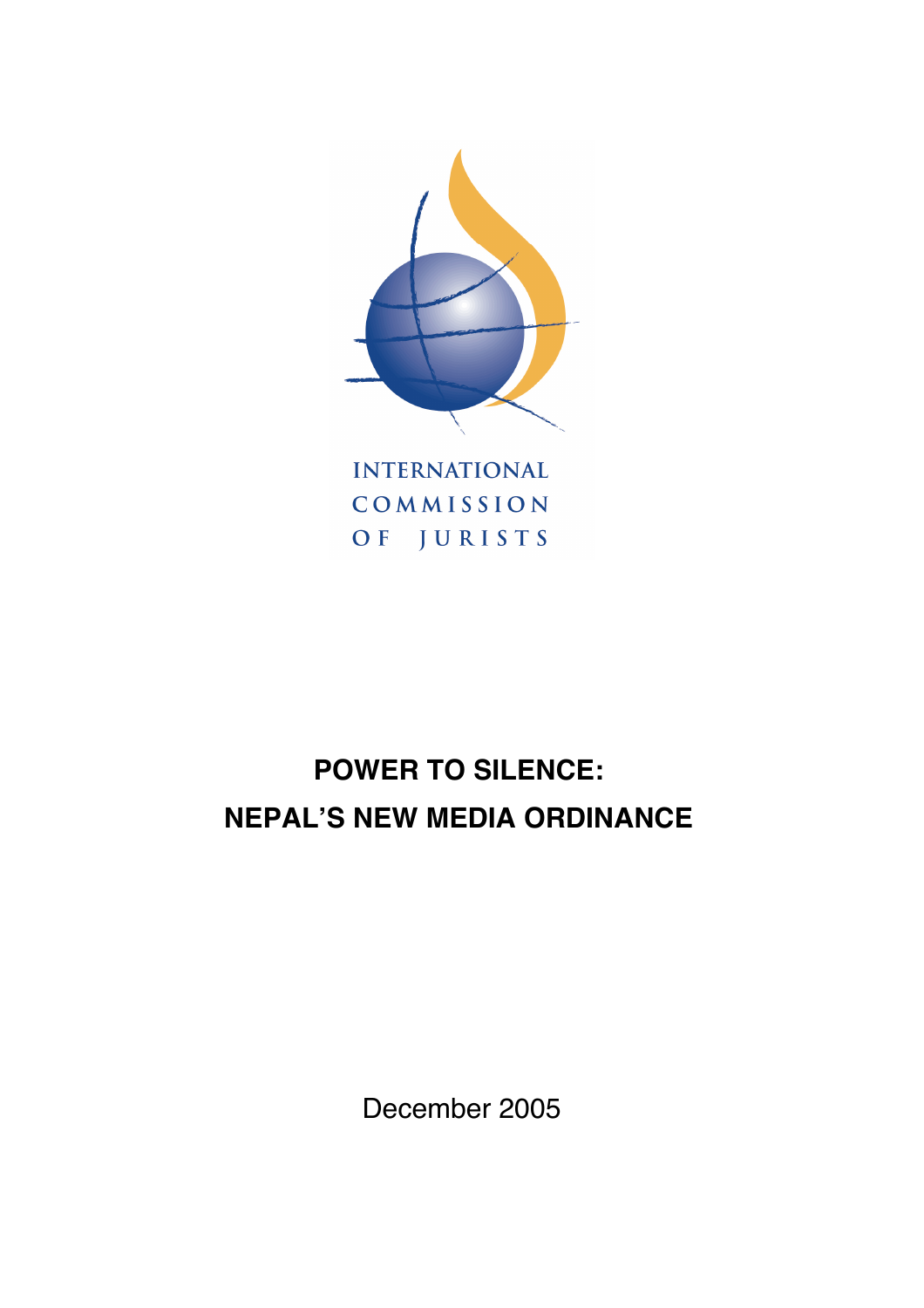## **POWER TO SILENCE: NEPAL'S NEW MEDIA ORDINANCE**

#### **SUMMARY**

On 9 October 2005, His Majesty King Gyanendra promulgated an "Ordinance Amending some of the Nepal Act Related to Media" (the "Ordinance"), which amended six of Nepal's key pieces of media-related legislation. The amendments entrench restrictions imposed on the media by the Government during the three-month state of emergency that ended in April  $2005$ , and impose new limitations that will further undermine freedom of expression, press freedom and the right to receive information in Nepal.

The Government moved swiftly to enforce the Ordinance after it was promulgated. On 21 October the authorities raided Kantipur FM's radio station and seized satellite uplink equipment for allegedly relaying broadcasts without permission of the Government.

Freedom of expression is not absolute. However, under international human rights law that binds Nepal, any restriction on freedom expression and opinion is only legitimate if it fulfils a three-part test. The restriction must be properly set out in law and cannot be overly broad or vague. It must have as its purpose one of a very limited number of legitimate aims recognised under international law. Finally, the restriction must be clearly necessary and not disproportionate to achieve that aim.

The Government has reportedly stated that its motivation behind the Ordinance is not to silence the media and stifle freedom of expression, but to instill "discipline".2 However, the amendments in the Ordinance do not meet the three-part test and also violate Nepal's own constitutional guarantees of free expression.

Many of the vague and ill-defined provisions open the door to arbitrary and abusive application of the law. The Ordinance seeks to provide a legal cover for unlawful practices and restrictions used by the Government to illegitimately suppress freedom of the media and the right of Nepalis to receive information, including by: prohibiting news broadcasts, suppressing criticism of the Government and discussions in the media that are seen as politically sensitive for the Government, severely limiting access to foreign media and enabling the Government to bar journalists from working professionally.

Especially since 1 February 2005, journalists have challenged the attempt by the Government to silence a forthright media. Through this Ordinance the Government is using the law to try and roll back some successes journalists have had in defending their legitimate democratic space for reporting, analysing and commenting. Enforcement of the Ordinance will have a chilling effect on the media. Its application will lead to greater self-censorship as journalists try to predict when the authorities will act to silence a newspaper or broadcast or close down whole media operations. Freedom of expression is a right and is always vital, but perhaps especially now in Nepal, at a time

 $\frac{1}{1}$ <sup>1</sup> The ICJ conducted a mission to Nepal in November 2004 and again in March 2005. The report setting out the missions' findings and recommendations, "Nepal: The Rule of Law Abandoned", is available at www.icj.org.

<sup>2</sup> Kantipur online, 18 October 2005 http://www.kantipuronline.com/kolnews.php?&nid=54823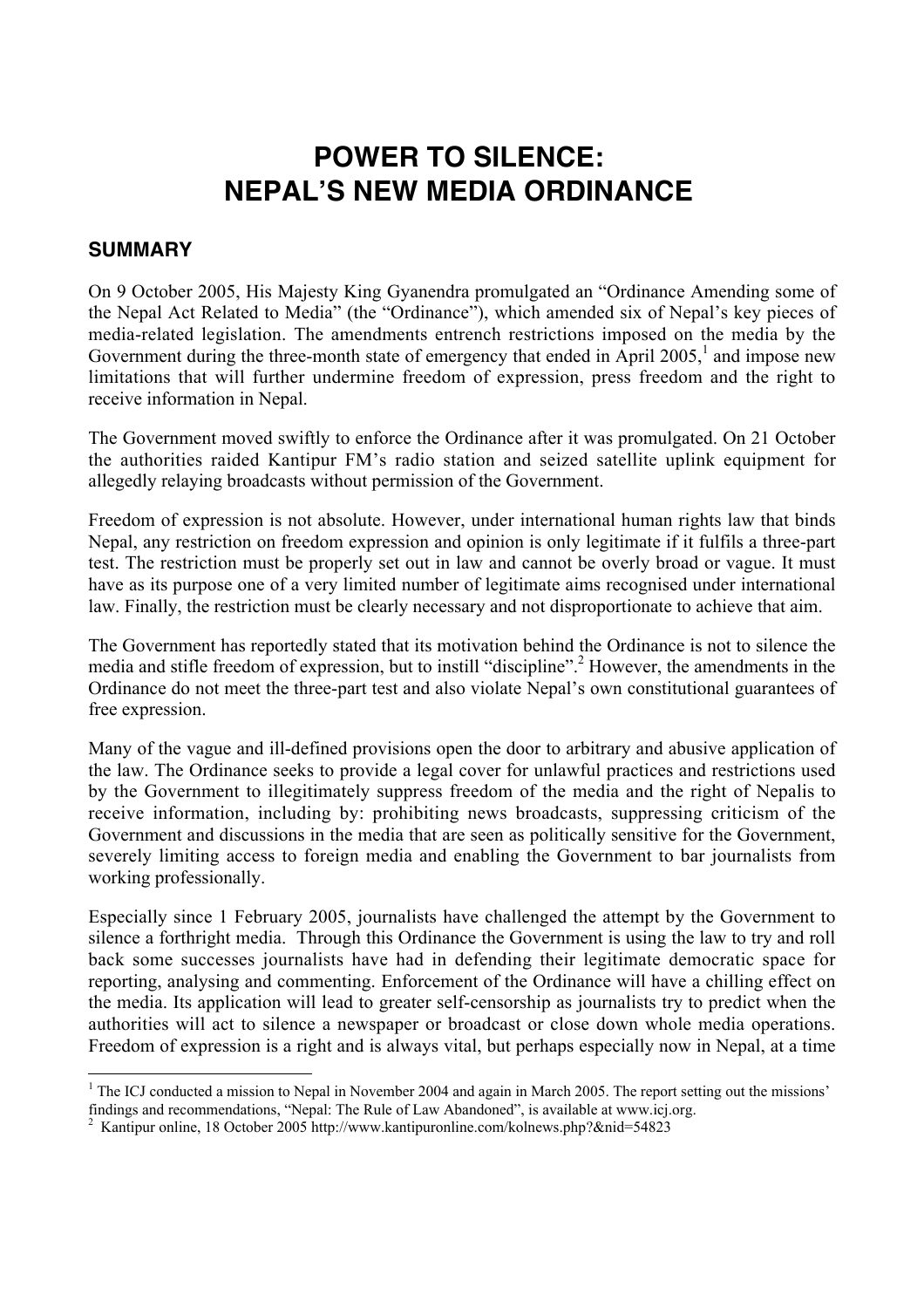of crisis, to allow critical reflection about how to address the conflict and underlying political, constitutional, economic and social issues. The ICJ calls on the Government to repeal the Ordinance and to review all existing laws related to the media for compliance with the Nepali Constitution and international human rights law.

Some of the main features of the Ordinance highlighted in this document include the following:

**Ban on news reporting by FM stations entrenched - The amendments to the National** Broadcasting Act prevent news-broadcasters from applying for a broadcast license, thereby entrenching the Government's ban on news reporting by radio stations. The amendments to the Radio Act make it easier for some broadcasters to obtain a license, while maintaining the existing onerous, and seemingly arbitrary, licensing regime for those broadcasters that transmit news. The Government should not discriminate against news broadcasters and should immediately ensure that news broadcasters can apply for licenses, end the prohibition on news broadcasting, and abandon any legal proceedings against FM stations.

**Vague and arbitrary prohibitions on content -** The Ordinance seeks to further limit criticism of government and public figures by extending the prohibition on criticism of the King to other members of the royal family. It introduces ill-defined prohibitions, such as the ban on broadcasting programmes that "are contrary to the non-aligned foreign policy of Nepal" or banning foreign publications that "adversely affect national interests and dignity". Such vague prohibitions serve no legitimate aim. They just exacerbate the opportunity for arbitrary and abusive use of the law to suppress legitimate expression. Contrary to the global trend towards abolishing laws that criminalize defamation, the Ordinance also dramatically and disproportionately increases the monetary and prison punishments for defamation. Such provisions will have a chilling effect on expression in Nepal.

**Restrictions on dissemination of news from foreign sources -** The combination of onerous content restrictions imposed on news distributed by the National News Agency and the need to obtain government approval to sell foreign news in Nepal, makes it even more unlikely that meaningful news from foreign agencies will reach the citizens of Nepal. The long-term effect may well be a reduction in the number of foreign news agencies operating in Nepal, thereby ensuring the progressive isolation of the country's citizens from the outside world.

**Power of Government-controlled Press Council to bar journalists -** The Press Council, which is not independent of the Government, is now empowered to recommend to the Government that a journalist's representative certificate be revoked. Journalists should not be required to obtain representative certificates in order to work, particularly from a body lacking independence.

**Restrictions on cross-media ownership -** The Government has failed to establish that the degree of concentration of media ownership justifies new restrictions on anyone owning more than two forms of media, out of radio, television and publications. On the contrary, the amendment has the effect of targeting only Kantipur, a critic of the government.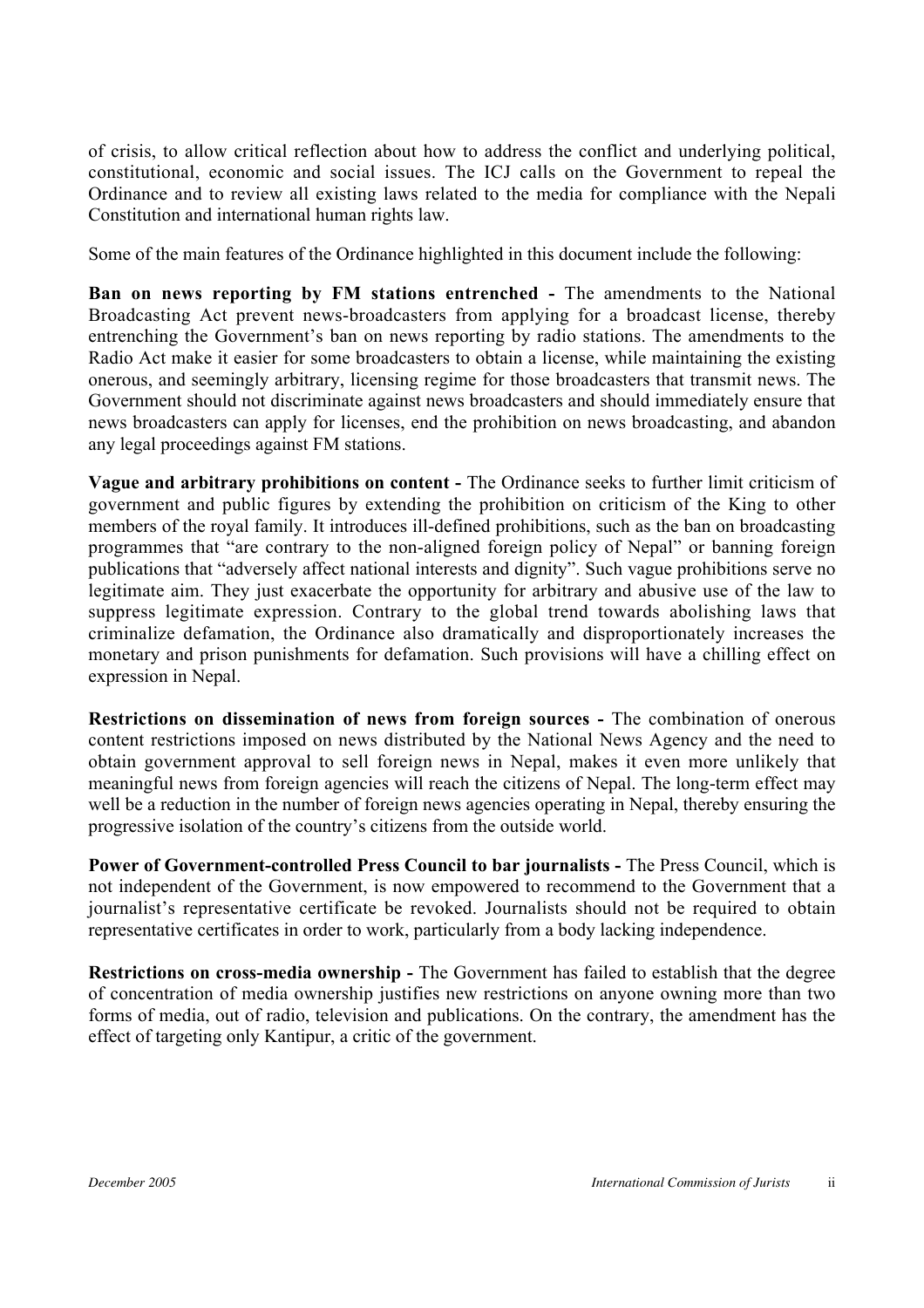## **TABLE OF CONTENTS**

| FREEDOM OF EXPRESSION AND PERMISSIBLE RESTRICTIONS: THE THREE                       |  |
|-------------------------------------------------------------------------------------|--|
|                                                                                     |  |
|                                                                                     |  |
|                                                                                     |  |
|                                                                                     |  |
|                                                                                     |  |
| Discriminatory licensing regime for operators of radio equipment  10                |  |
| Categories of prohibited content expanded for print and broadcast media 12          |  |
|                                                                                     |  |
| Restrictions on dissemination of news from foreign sources in Nepal 16              |  |
| Greater powers of Government-controlled Press Council to strike off journalists  16 |  |
|                                                                                     |  |
|                                                                                     |  |
|                                                                                     |  |
|                                                                                     |  |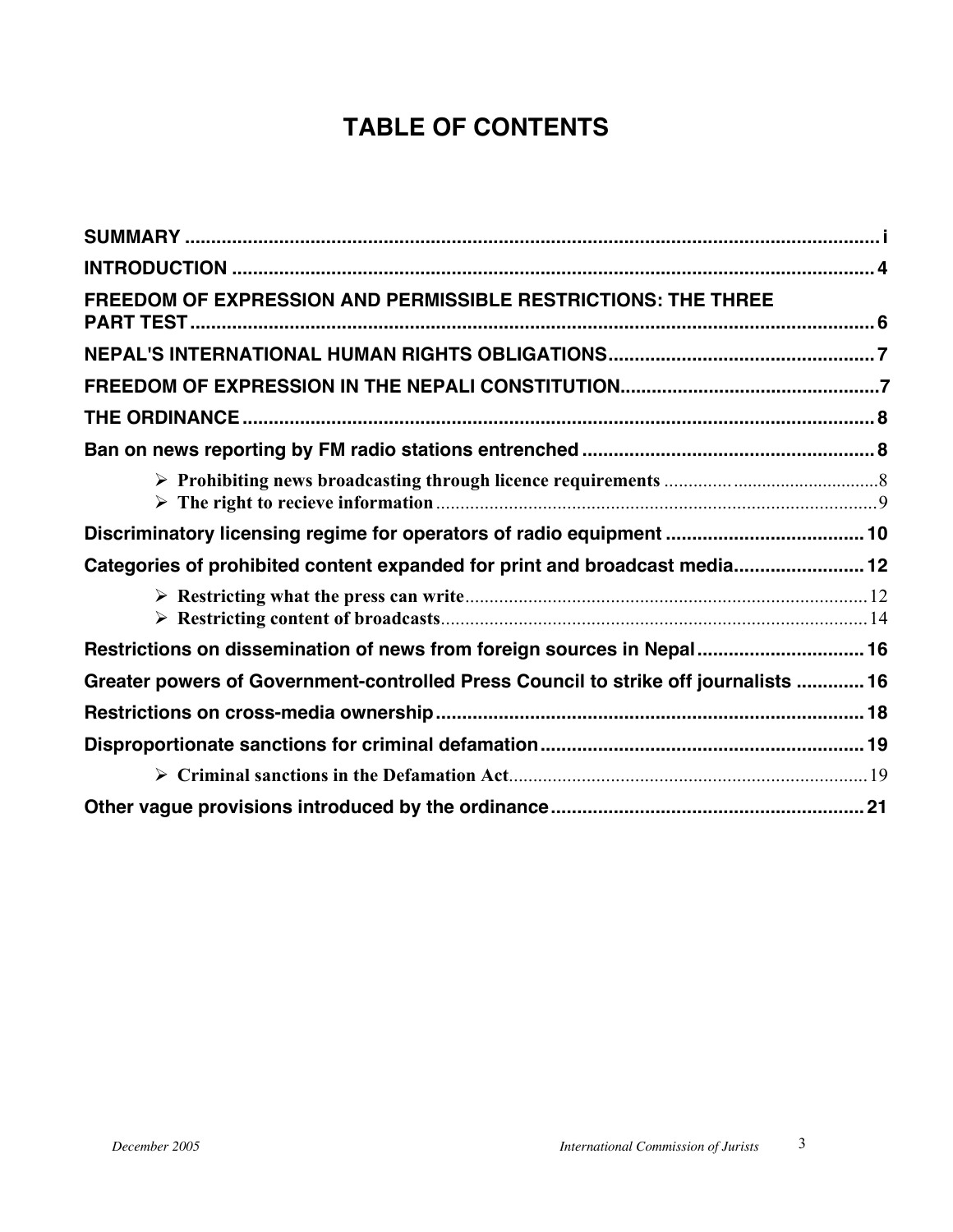## **POWER TO SILENCE: NEPAL'S NEW MEDIA ORDINANCE**

#### **INTRODUCTION**

On 1 February 2005, King Gyanendra dismissed the Government he had appointed and assumed direct power. He declared a state of emergency and suspended key provisions of the Constitution of Nepal, including many of those guaranteeing fundamental human rights and freedoms. Following the announcement of the state of emergency the Government imprisoned journalists, politicians and human rights defenders, forcibly censored the print media, banned FM radio stations from reporting the news, disabled all access to the Internet, mobile and land telecommunications networks and closed the airport for several days.<sup>3</sup> The state of emergency was lifted on 29 April 2005 but many constitutional rights have not been restored in practice and abuses against the media have continued.<sup>4</sup> Even before 1 February 2005 there were frequent allegations of harassment, detention, beatings, torture and killings of journalists by the security forces<sup>5</sup>.

On 9 October 2005, the King promulgated an "Ordinance Amending some of the Nepal Act Related to Media" (the "Ordinance"), which has the effect of amending six of Nepal's key pieces of mediarelated legislation. The Government has justified the introduction of the Ordinance on the grounds that the media needs to be "disciplined",<sup>6</sup> and it has already begun to enforce its provisions.

The legality of the Ordinance has been challenged in the Supreme Court of Nepal by the Federation of Nepalese Journalists on the grounds that it violates the Constitution of the Kingdom of Nepal 1990 (the "Constitution"), specifically the freedom of expression guarantee. Between 27 October and 7 December the Supreme Court issued at least two stay orders instructing the Government not to enforce the ordinance until it has decided on the Constitutional challenge. If the Ordinance is not struck down, it will entrench restrictions imposed on freedom of expression by the Government during the state of emergency declared on 1 February 2005, and will impose new limitations that will further undermine press freedom in Nepal. Nepalese citizens will also be further deprived of their right to receive information guaranteed under international law and the Constitution.

This document analyses whether the amendments set out in the Ordinance comply with the Constitution and international law and standards in the area of freedom of expression. Nepal is bound,

<sup>&</sup>lt;sup>3</sup> See "The Defence of Press Freedom and Freedom of Expression in Nepal – A Report by the International Press Freedom and Freedom of Expression Mission to Nepal", July 2005, compiled by International Media Support. The following organisations participated: ARTICLE 19, Committee to Protect Journalists, International Media Support, International Press Institute, Press Institute of India, Reporters sans Frontières, South Asia Free Media Association, UNESCO, World Association of Community Radio Broadcasters, World Association of Newspapers, World Press Freedom Committee.

<sup>&</sup>lt;sup>4</sup> The Government has relied on national security legislation – in particular the Terrorist and Disruptive Acts (Control and Punishment) Ordinance (TADO) – adopted during previous states of emergency to restrict civil rights. The Offences Against the State Act and the Public Security Act have also been used by the Government to silence critics. For example, between April and August 2005, student leader Gagan Thapa was repeatedly remanded into custody and released because of his alleged public criticism of the monarchy during a demonstration. See www.icj.org for related information.<br><sup>5</sup> The International Federation of Journalists has reported that between 2002 and 2004 four journalists or m

suspected to have been killed by security forces in Nepal http://www.ifj.org/default.asp?Issue=KILL&Language=EN

<sup>&</sup>lt;sup>6</sup> Kantipur online, 18 October 2005 http://www.kantipuronline.com/kolnews.php?&nid=54823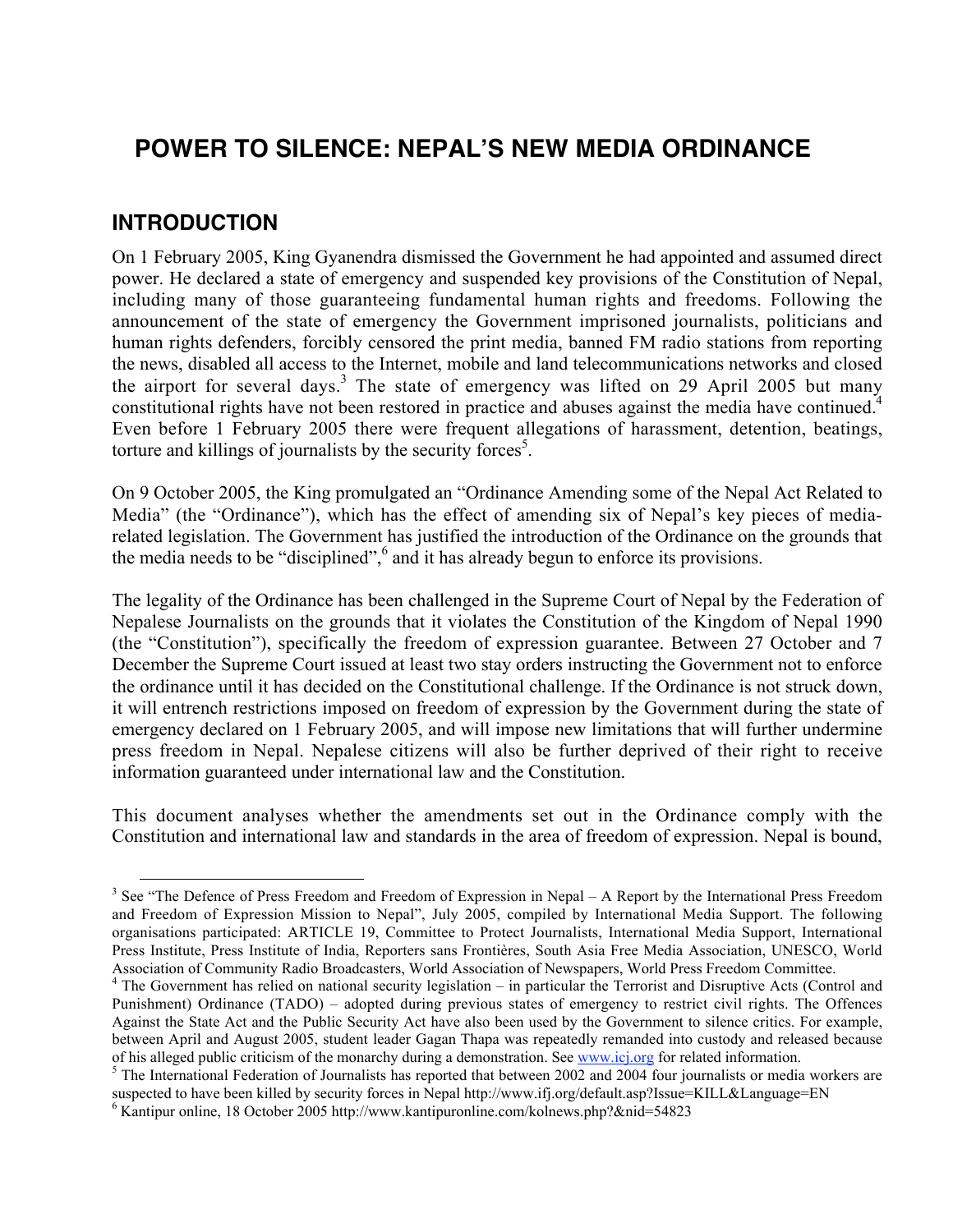by virtue of the obligations it has assumed under a number of international human rights conventions, to protect and promote of human rights and freedoms of the Nepali people.

While this document focuses on the impact of the Government's recently promulgated Media Ordinance there have been regular reports of Communist Party of Nepal (Maoist) (the Maoists) not tolerating freedom of expression in areas under their control. In the past the Maoists have threatened, intimidated and killed political party cadres expressing their political views. The Maoists have also kidnapped and detained journalists, banned the sale and distribution of specific publications, threatened, beaten, tortured and killed journalists and extorted FM broadcasting equipment from a local community radio station in the far west region.<sup>7</sup> On 22 November 2005 the Maoists committed themselves to respect freedom of expression in a 12-Point Letter of Understanding with the sevenparty alliance of parliamentary parties. It remains to be seen if this paper commitment will be implemented in practice.

The International Federation of Journalists has reported that between 2002 and 2004 five journalists or media workers are suspected to have been killed by the Maoists. http://www.ifj.org/default.asp?Issue=KILL&Language=EN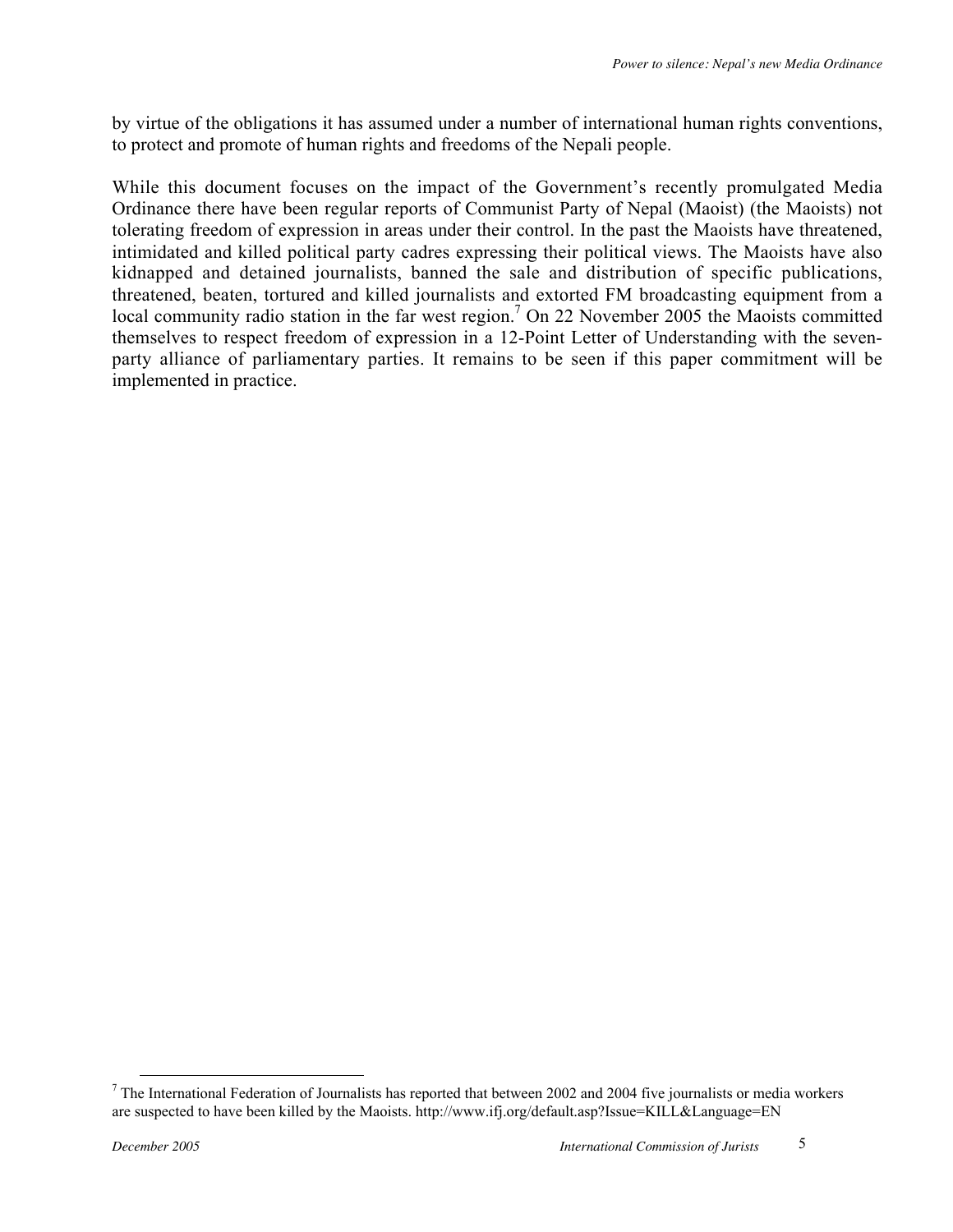### **FREEDOM OF EXPRESSION AND PERMISSIBLE RESTRICTIONS: THE THREE-PART TEST**

Article 19 of the International Covenant on Civil and Political Rights (ICCPR) sets out the right to free expression in the following terms:

"1. Everyone shall have the right to hold opinions without interference.

2. Everyone shall have the right to freedom of expression; this right shall include freedom to seek, receive and impart information and ideas of all kinds, regardless of frontiers, either orally, in writing or in print, in the form of art, or through any other media of his choice."

Under international law, the right to freedom of expression and opinion is not absolute and may be subject to restrictions. However, to be legitimate, such restrictions must satisfy a strict three-part test, which is set out in paragraph (3) of the same Article:

"3. The exercise of the rights provided for in paragraph 2 of this article carries with it special duties and responsibilities. It may therefore be subject to certain restrictions, but these shall only be such as are provided by law and are necessary:

(a) For respect of the rights or reputations of others;

(b) For the protection of national security or of public order (*ordre public*), or of public health or morals."

As explained by international jurisprudence, the test requires:

- (1) that restrictions be imposed in accordance with a law or regulation ("prescribed by law"). A restriction is prescribed by law if it is expressly provided for by statute or regulation and is not overly broad or vague. The way the restriction is described must be clear enough to be a standard that can guide behaviour<sup>8</sup>;
- (2) the purpose of the restriction must be the protection or promotion of a legitimate aim. Paragraphs (a) and (b) of Article 19(3) set out what constitutes a legitimate aim: respect for the rights and reputations of others, the protection of national security or public order, or public health and morals. Article 10 of the ECHR recognizes two additional legitimate aims, namely: prevent the disclosure of information received in confidence, or to maintain the authority and impartiality of the judiciary; and
- (3) the restriction must be necessary to achieve that aim. That is, it must address a "pressing social need" and the severity of the restriction be proportionate to achieve the legitimate  $\dim^9$

The right to freedom of expression and the test for permissible restrictions are set out in similar terms in the European Convention on Human Rights (Article 10), the American Convention on Human Rights (Article 13) and a number of national constitutions and bills of rights.<sup>10</sup> The articulation and application of the test has also been repeatedly confirmed by both international and national tribunals.<sup>11</sup>

 <sup>8</sup> As stated by the European Court of Human Rights in the case of *Hashman and Harrup v United Kingdom* (1999) 30 EHRR 241, para.256:"A norm cannot be regarded as a "law" unless it is formulated with sufficient precision to enable the citizen to regulate his conduct. At the same time, whilst certainty in the law is highly desirable, it may bring in its train excessive rigidity and the law must be able to keep pace with changing circumstances.

<sup>9</sup> See, for example: *Handyside v. the United Kingdom*, 24 Eur. Ct. HR (Ser. A) (1976). ; *Sunday Times v. the United Kingdom*, (1979) 2 EHRR 245, 271.

 $^{10}$  European Convention on Human Rights (ECHR), E.T.S. No.5, entered into force 3 September 1953; American Convention on Human Rights, O.A.S. Treaty Series No. 36, 1144 U.N.T.S 123, entered into force 18 July 1983; African Charter on Human and Peoples' Rights, adopted 27 June 1981, OAU Doc. CAB/LEG/67/3 rev.5, 21 I.L.M. 58 (1982) entered into force 21 October 1986.

<sup>&</sup>lt;sup>11</sup> Most recently by the Human Rights Committee in *Rafael Marques v. Republic of Angola*, 18 April 2005, CCPR/C/83/D/1128/2002. See also: *Castells v. Spain*, 14 EHRR 445 (1992) and Sunday Times v. United Kingdom, 26 April 1979, 2 EHRR 245, para. 62.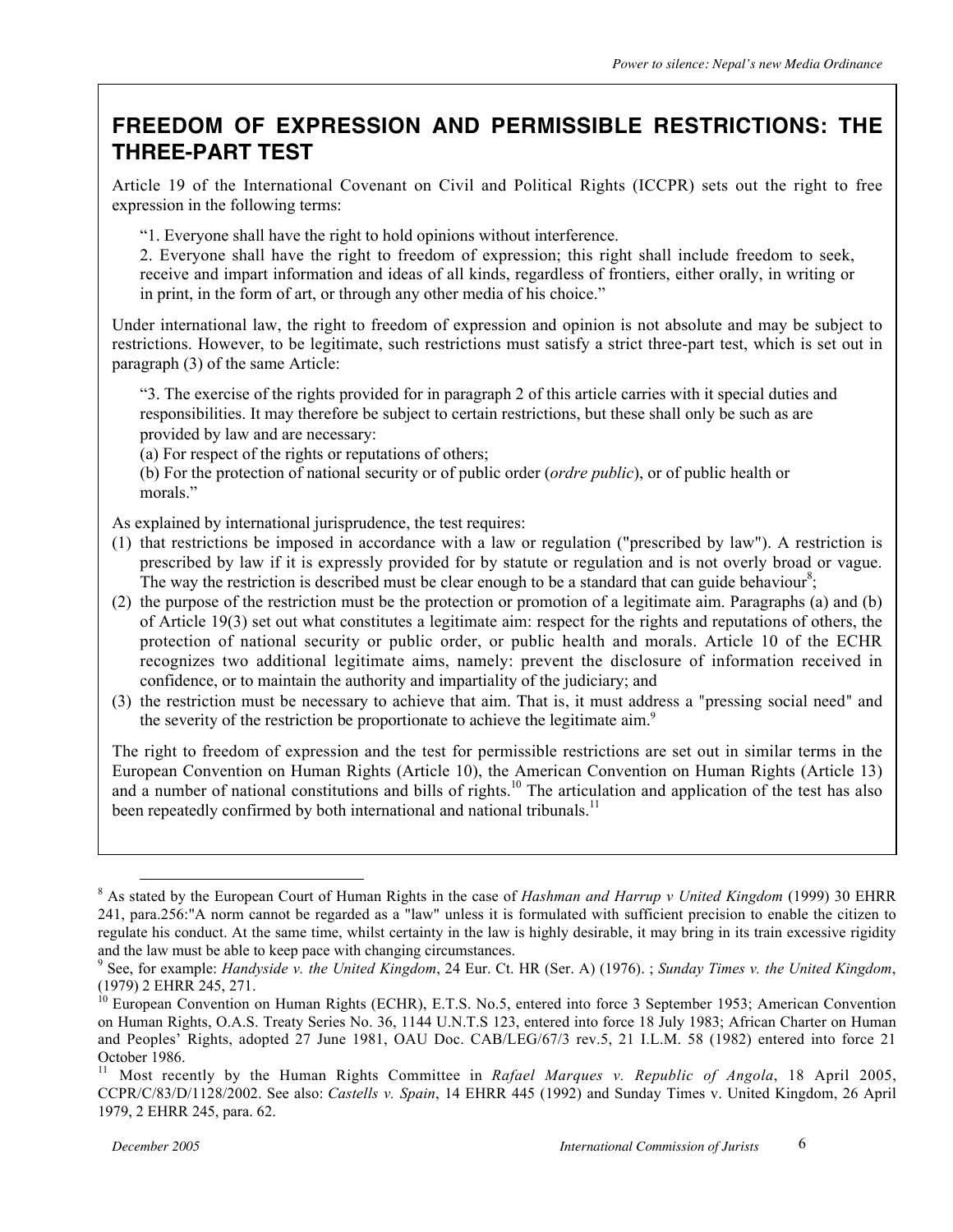## **NEPAL'S INTERNATIONAL HUMAN RIGHTS OBLIGATIONS**

Nepal ratified the International Covenant on Civil and Political Rights (ICCPR) on 14 May 1991. The other international human rights conventions ratified by Nepal include: the International Covenant on Economic, Social and Cultural Rights; the Convention on the Elimination of all Forms of Racial Discrimination, the Convention on the Elimination of Discrimination against Women, the Convention against Torture and Other Cruel, Inhuman or Degrading Treatment or Punishment and the Convention on the Rights of the Child.<sup>12</sup>

Article 9 of the 1991 National Treaty Act 1991 states that, "in case any treaty to which Nepal is a party is inconsistent with the existing laws, the existing laws shall be void." As a result of this provision all of Nepal's laws – including the Ordinance – must respect the international human rights conventions that Nepal has ratified.

Furthermore, Article 2 of the ICCPR places an obligation on States to "adopt such legislative or other measures as may be necessary to give effect to the rights recognized by the Covenant." The Government is therefore required to take positive actions to ensure, in this context, that the right to freedom of opinion and expression are protected and promoted in a manner consistent with international law.

In a widely publicized statement issued on 26 March 2004 by Nepal's former Prime Minister Surya Bahadur Thapa, entitled "His Majesty's Government's commitment to the implementation of human rights and international humanitarian law", the Government acknowledged its obligation to protect and promote human rights, including (at paragraph 15 of that statement) the right to free expression.

## **FREEDOM OF EXPRESSION IN THE NEPALI CONSTITUTION**

12. Right to Freedom:

(2) All citizens shall have the following freedoms: (a) freedom of opinion and expression;

13. Press and Publication Right:

(1) No news item, article or any other reading material shall be censored.

Provided that nothing shall prevent the making of laws to impose reasonable restrictions on any act which may undermine the sovereignty and integrity of the Kingdom of Nepal, or which may jeopardize the harmonious relations subsisting among the peoples of various castes, tribes or communities; or on any act of sedition, defamation, contempt of court or incitement to an offence; or on any act against which may be contrary to decent public behaviour or morality.

(2) No press shall be closed or seized for printing any news item, article or other reading material.

(3) The registration of a newspaper or periodical shall not be canceled merely for publishing any news item, article or other reading material.

16. Right to Information:

Every citizen shall have the right to demand and receive information on any matter of public importance; Provided that nothing in this Article shall compel any person to provide information on any matter about which secrecy is to be maintained by law.

<sup>&</sup>lt;sup>12</sup> See: http://www.lrwc.org/pub2.php?sid=58.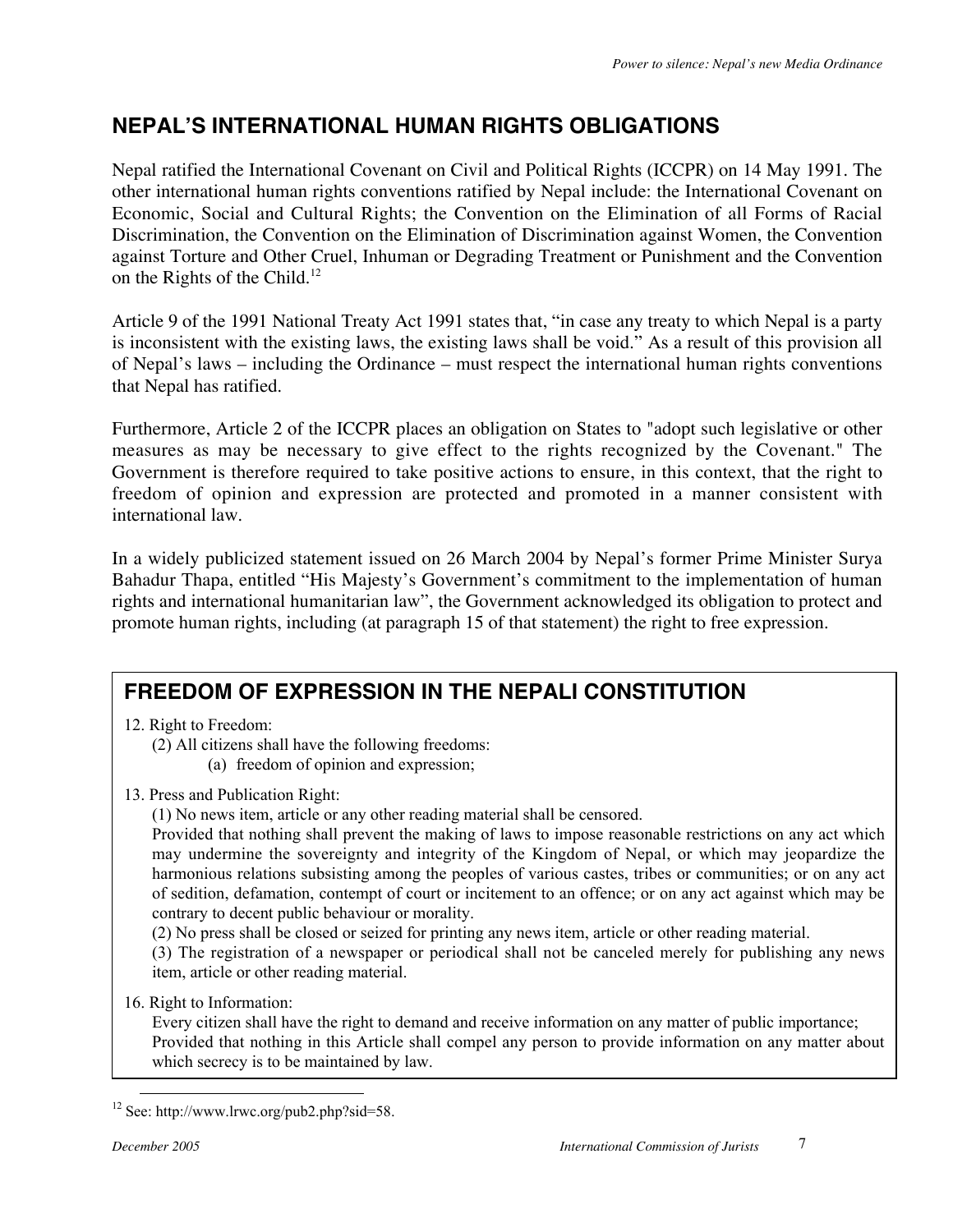### **THE ORDINANCE**

This section of this document analyses in detail the amendments set out in the Ordinance. The impact of these changes on the right to freedom of expression are assessed and recommendations are made as to how the Ordinance and the affected laws can be made compliant with international human rights standards.

#### **Ban on news reporting by FM radio stations entrenched**

#### *Prohibiting news broadcasts through licence requirements*

When the King declared a state of emergency on 1 February 2005, among the many restrictions imposed on the media by the Government was a ban on FM radio stations reporting the news. The legal basis for the ban was said to be in Section 7 of the National Broadcasting Act, 2049 (1993) (the "Broadcasting Act"), which empowers the Government to prevent the broadcast of any programme on any subject for a period not exceeding six months at a time. The original ban on news programming, therefore, should have expired on 2 August 2005, but the Government continued to enforce it.<sup>13</sup>

After the Supreme Court made an interim order on 10 August 2005 requiring the Government to halt proceedings against Rainbow FM radio station for broadcasting news,<sup>14</sup> many other FM stations also started broadcasting news programmes. In effect circumventing the court order, the Government adopted the Ordinance on 9 October and then on 18 and 19 October the Ministry of Information and Communications issued public notifications instructing every FM station to stop broadcasting news, on the grounds that Section 5 of the Broadcasting Act, as amended by the Ordinance, makes such broadcasts illegal.

In fact, the Broadcasting Act does not directly make it illegal to broadcast news. Rather, the Broadcasting Act (Section 4) prohibits the broadcast of any programme without a license. Section 5 has been amended seemingly to exclude news-broadcasters from the group of broadcasters entitled to apply for a broadcast license. While previously any broadcaster of "news-based" programmes was able to apply for a license, the Ordinance replaces the words "news-based program" with "informative programs". The definition of "informative programs" does not include information about politics, government or foreign policy but rather is limited to programs "designed with a view to providing information or raising people's awareness on health, education, population, environment, weather, road transportation or those related with development activities." Therefore, a broadcaster who intends to air news programmes could be prevented from submitting a license application.

If indeed this is the effect of the amendment to the Broadcasting Act, it serves to entrench the Government's repeated moves against the independent FM radio stations. While the Ordinance does

<sup>&</sup>lt;sup>13</sup> After 2 August 2005, some of the FM stations chose to resume broadcasting the news, including Rainbow FM Pvt. Ltd., an independent private commercial radio station. On 3 August 2005, the Government sent a letter to Rainbow FM, demanding an explanation for why the station was broadcasting news in violation of the Government's directive and asking the station's operators to provide reasons for why its license should not be terminated, as contemplated by Section 8 of the Broadcasting Act. Rainbow FM filed a petition with the Supreme Court and on 10 August 2005 the Court issued an interim order instructing the Government not to restrict the broadcasting of news by the petitioner.

<sup>&</sup>lt;sup>14</sup> See footnote 13, above.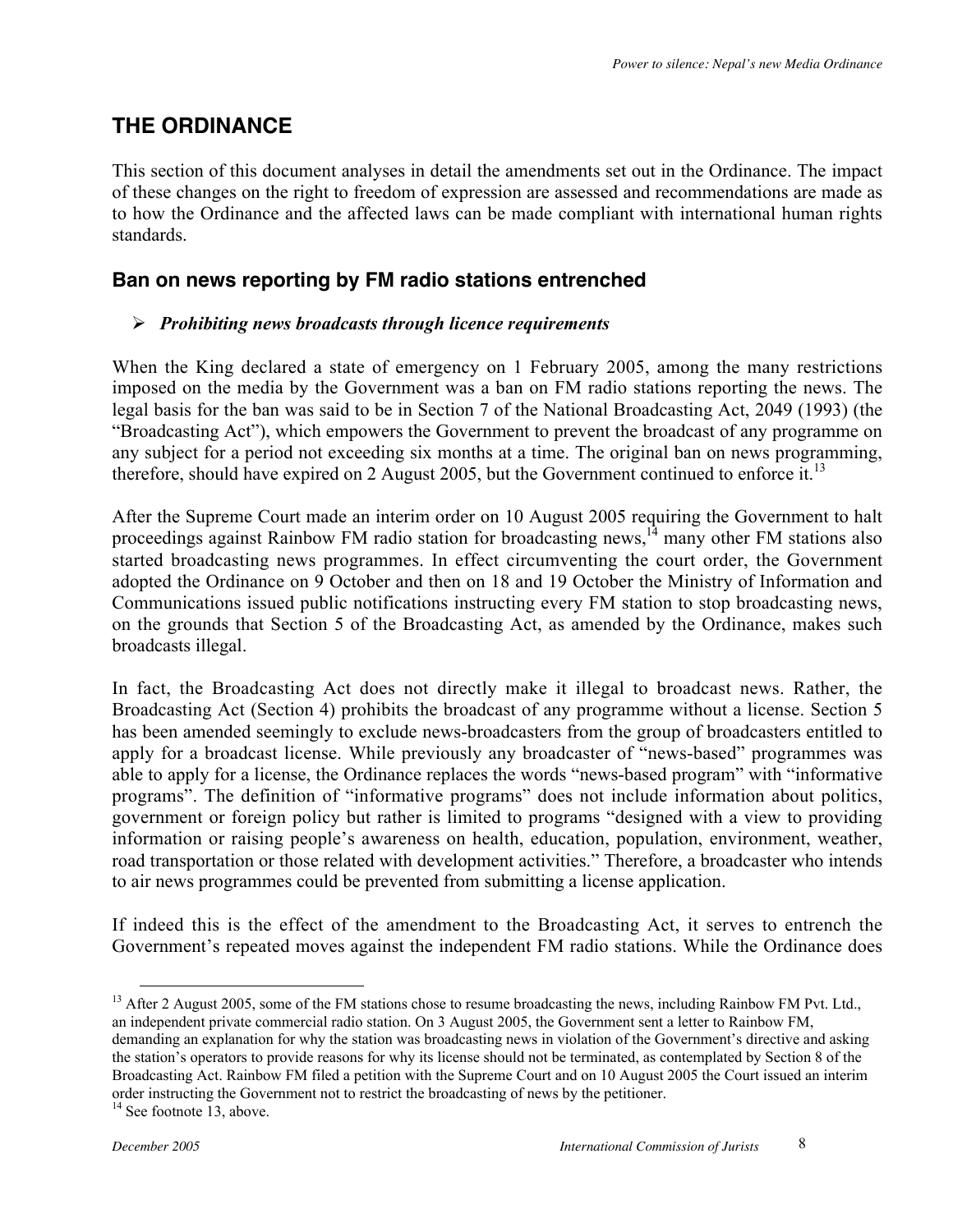not prohibit acts such as broadcasting news, it has the same effect by making it more difficult or impossible for news broadcasters to obtain, or maintain, a broadcasting license. The notification of the Ministry of Information and Communication on 19 October 2005 to FM stations makes it clear that the aim of the Government is indeed to restrict news broadcasting.

However, Section 16(a) and (b) of the Broadcasting Act may prevent the Government from prohibiting the broadcast of news since this provision states that all broadcasters, including FM radio stations, have the function of broadcasting news. This Section should prevail over Section 5, which, as described above, relates to the procedure for obtaining a license but does not actually prohibit any specific acts.

*On 21 October 2005, officials from the Ministry of Information and Communications arrived at the Khathmandu premises of Kantipur FM to check the satellite uplink. Later the same evening, the station was surrounded by security forces, who entered the station and seized the satellite uplink equipment. On this occasion the Government claimed that it was enforcing, not Section 5, but Section 11 of the Broadcasting Act, which states that "no broadcaster may relay their broadcasting without permission of the Government." On 26 October, the Ministry of Information and Communications issued a letter to Kantipur FM seeking an explanation as to why its license should not be terminated on the grounds that it was broadcasting news, in violation of the amendment to the Broadcasting Act. Similar letters were also issued to other FM stations. On 11 November the Supreme Court refused to issue an interim order instructing the Government to stop the implementation of the Ordinance.*

#### *The right to receive information*

The legal and practical moves to prevent the broadcast of news programmes violates the right of Nepalis under ICCPR Article 19(2) "to seek, receive and import information". The right to information necessitates that the citizens of Nepal have access to as many sources of information as possible and as large a variety of information as possible. As stated by the United Nations Human Rights Committee:

"Because of the development of the modern mass media, effective measures are necessary to prevent such control of the media as would interfere with the right of everyone to freedom of expression....<sup>15</sup>"

A recent meeting of the Ministers of the Council of Europe, which has 46 Member States, adopted a resolution reaffirming the importance of media pluralism to the full exercise of freedom of expression and information  $16$ 

Broadcasters should not be denied access to means of communication because they disseminate news programming. The citizens of Nepal have a right to receive this information and they have a right to receive information from a plurality of sources.

<sup>&</sup>lt;sup>15</sup> General Comment on Article 19 of the ICCPR, adopted by the Human Rights Committee at its 461st meeting on 27 July 1983, UN Doc. A/38/40,109.

<sup>&</sup>lt;sup>16</sup> Resolution adopted at the  $7<sup>th</sup>$  European Ministerial Conference on Mass Media Policy, 10-11 March 2005, MCM(2005)005.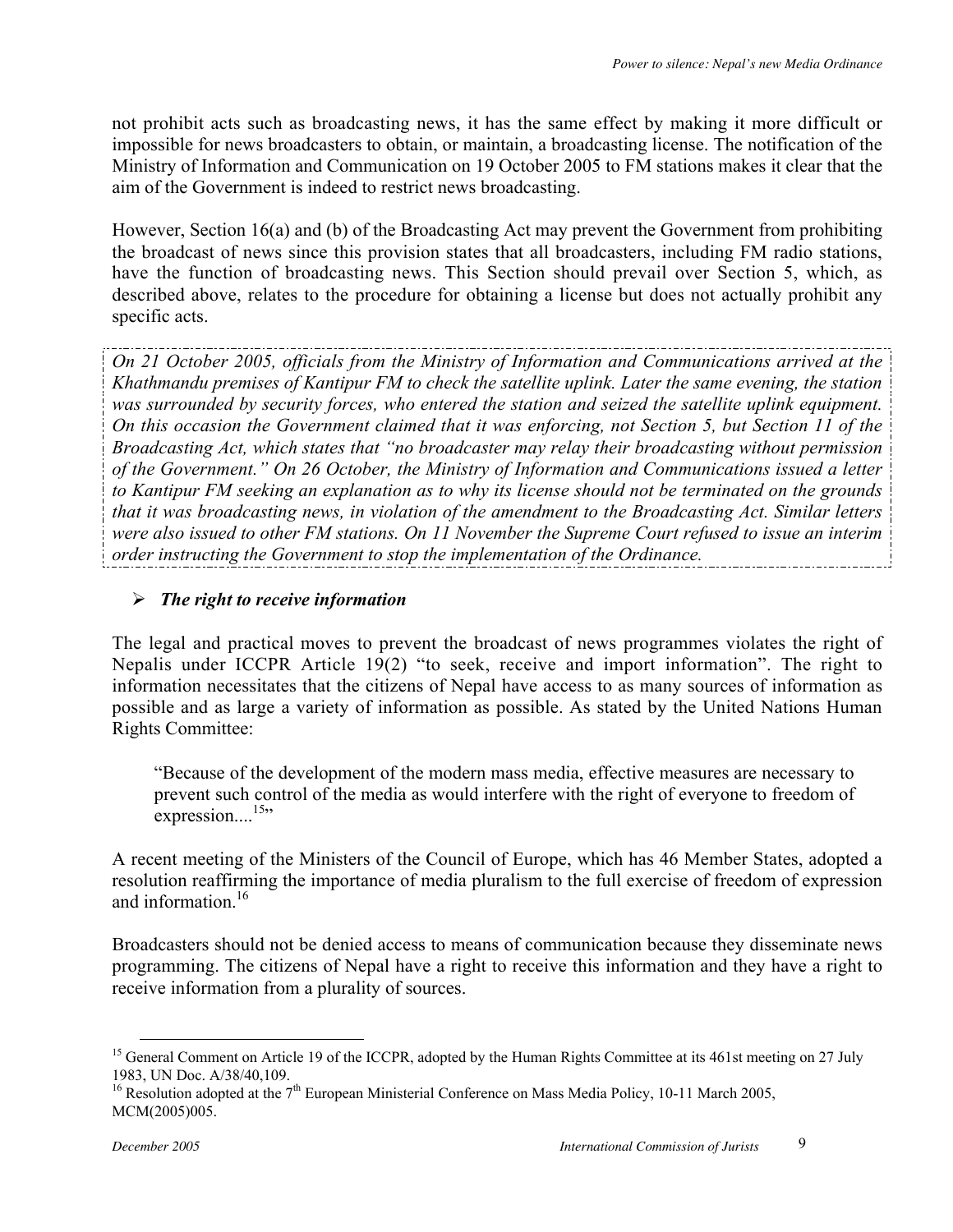*In the case of* Tulsi Ram Niraula v. Ministry of Information and Communication and others *considered by the Supreme Court on 30 November 2005, it was argued that the prohibition on the broadcasting of news programmes on FM stations, as ordered by the Ministry on 19 October 2005, violated the petitioners right to information. The Supreme Court issued an interim order instructing the Ministry not to implement its notice of 19 October 200517 . This ruling paved the way for nearly 50 FM radio stations around the country to resume news broadcasts, at least temporarily.*<sup>1</sup>

#### **Recommendations:**

**The Government should end to prohibition on broadcasting news programmes and abandon any legal proceedings against FM radio stations.**

**The amendment to Section 5 of the Broadcasting Act, which seems to prevent the broadcasting of news by withholding licences from news broadcasters, should be revoked.**

#### **Discriminatory licensing regime for operators of radio equipment**

The Radio Act 2014 (1957) ("Radio Act") institutes a licensing regime for all owners and operators of "radio equipment", defined to include all equipment used to transmit and/or receive broadcast programming. The Ordinance amends the Radio Act to make it easier for some broadcasters to obtain a license, while maintaining the existing licensing regime for those broadcasters that transmit news.

By inserting a new proviso to Section 3 of the Radio Act, the Ordinance expands the category of persons who are not required to obtain a license under the Radio Act in order to use radio equipment. Previously, a person with a license granted under the Telecommunications Act, 2053 (1956) to operate a "telecommunications service", or a customer of such a person, did not need to obtain an additional license under the Radio Act. Under the new proviso, only persons or corporate bodies licensed to broadcast programs through satellite, cable or otherwise and who air "educative, entertaining and information-oriented programs", and their customers, do not need to obtain a separate license under this Act.

There is no definition of what constitutes "educative, entertaining and information-oriented programs". However, in light of the amendment to Section 5 of The National Broadcasting Act, 2049 (1993), discussed above, it appears to exclude news programming. Therefore, while the amendment appears to lessen the administrative burden imposed on some cable and satellite broadcasters, it maintains the obligation on persons and corporate entities that broadcast the news – and their customers – to obtain licenses under the Radio Act.

<sup>&</sup>lt;sup>17</sup> MoIC order 19 October 2005 "" As the Ordinance to Amend some Media related Acts, 2062 has amended section 5 of the National Broadcasting Act, 2049 by replacing the term 'News Related Programme' with the term 'Information Related Programme', and moreover defined Information related Programme as ' programmes to inform and to aware people information about development and construction related subjects like health, education, population, environment, weather and road transportation', now all Frequency Modulation (FM) stations are informed through this notice not to broadcast any news programmes. This notice is published to inform all concerned, that action in accordance to the National Broadcasting Act, 2049 would be taken against all broadcaster, broadcasting (news) against above mentioned law."

<sup>18</sup> http://www.ifex.org/en/content/view/full/70789/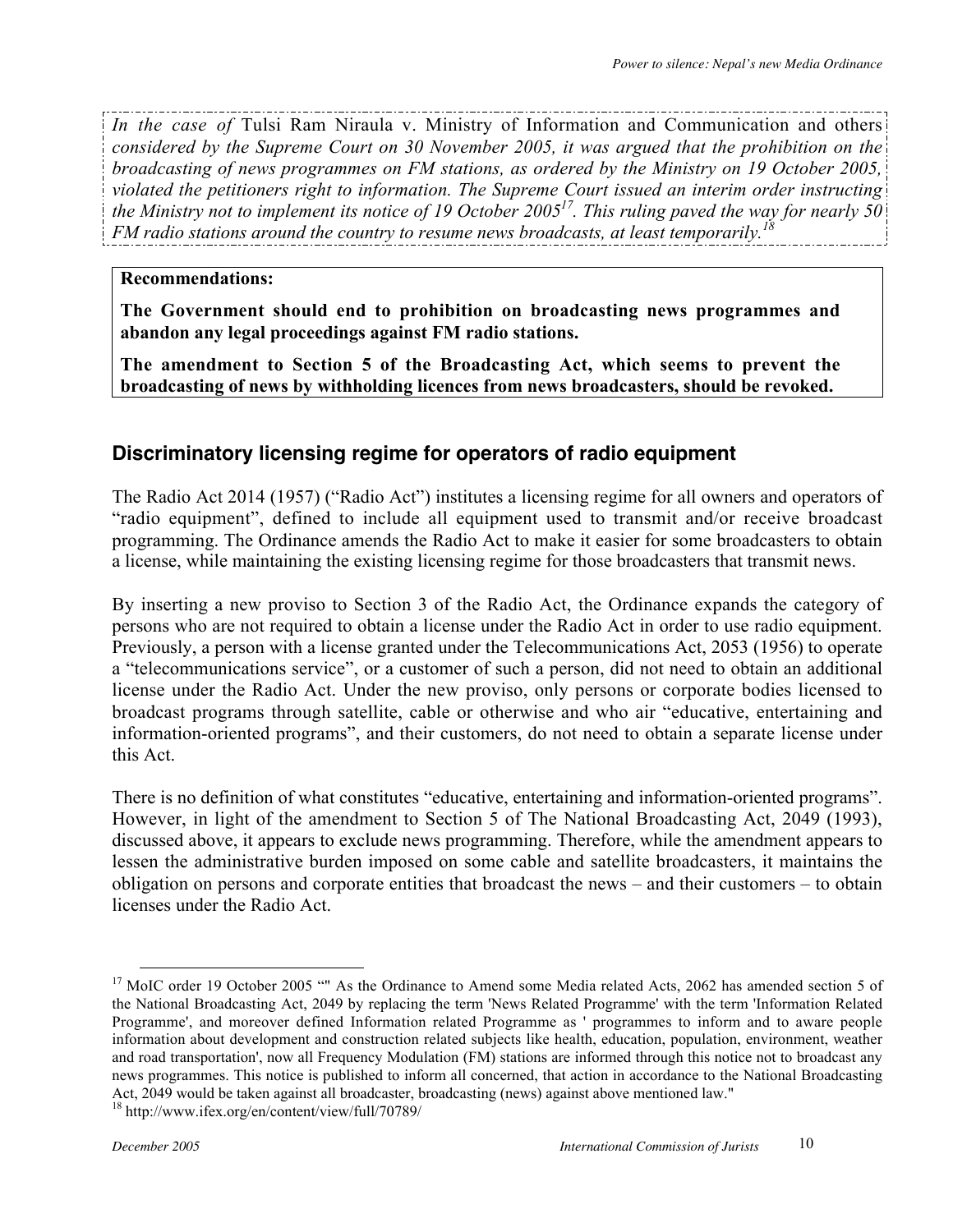The system of licensing created by the Radio Act is excessively onerous and seemingly arbitrary. The definition of what constitutes a "radio equipment" is very broad, listing 14 categories of equipment that qualify, including radio transmitters, walkie-talkies, cordless phones and television equipment.<sup>19</sup> Furthermore, there are no criteria specified for obtaining the license and the Government can arbitrarily exempt a person or a machine from the licensing requirement. Section 4 of the Act states that, "with or without specifying any terms", the Government may exempt any person or body or radio equipment from the requirements of the Act.

The equipment covered by the Radio Act is essential to the exercise of the right to receive and disseminate information, recognized in Article 16 of the Constitution and Article 19 of the ICCPR as an element of the right to freedom of expression. In Nepal, where a large percentage of the population depends on radio as a primary source of information, the importance of radio equipment to the exercise of this right is particularly acute.<sup>20</sup> Article 19, ICCPR, sets out explicitly that people are free to choose the form of media to "receive and import information", "either orally, in writing or in print, in the form of art, or through any other media of his choice".

The ICJ considers that the prohibition on "holding, making and using" radio equipment without a license (Section 3 of the Radio Act) is not a legitimate aim that would justify the limitation that the licensing requirement imposes on the right to receive information through any media. Internationally, the justification for licensing broadcasters has been the limited nature of the broadcast spectrum, thereby necessitating government oversight in order to maintain pluralism in broadcasting.<sup>21</sup> No similar rationale exists in relation to the equipment used for broadcasting. The rationale for the Radio Act appears to be the establishment of Government control over the dissemination of information.

The licensing regime also fails to be "prescribed by law", since the criteria for obtaining the license are not set out in the law. Finally, the amendment to the regime contained in the Ordinance discriminates against news broadcasters, again for no evident legitimate purpose. The ICJ is concerned that the failure to include news broadcasters within the amendment is consistent with other actions of the Government to silence the news media.

#### **Recommendations:**

**News broadcasters should not be discriminated against under the law.**

**The Government should exempt all radio equipment from the licensing requirements. At minimum, any licensing regime that has the effect of restricting the right to freedom of expression should be consistent with Article 19, ICCPR, and administered by a body independent of the Government.**

<sup>&</sup>lt;sup>19</sup> By virtue of Section 18 of the Radio (Communications) License Rules 1992, ordinary radios and television sets are not covered by the definition. 20 See note 3, above.

<sup>&</sup>lt;sup>21</sup> Article 10(2) of the European Convention on Human Rights specifically contemplates the licensing of broadcasters on this basis.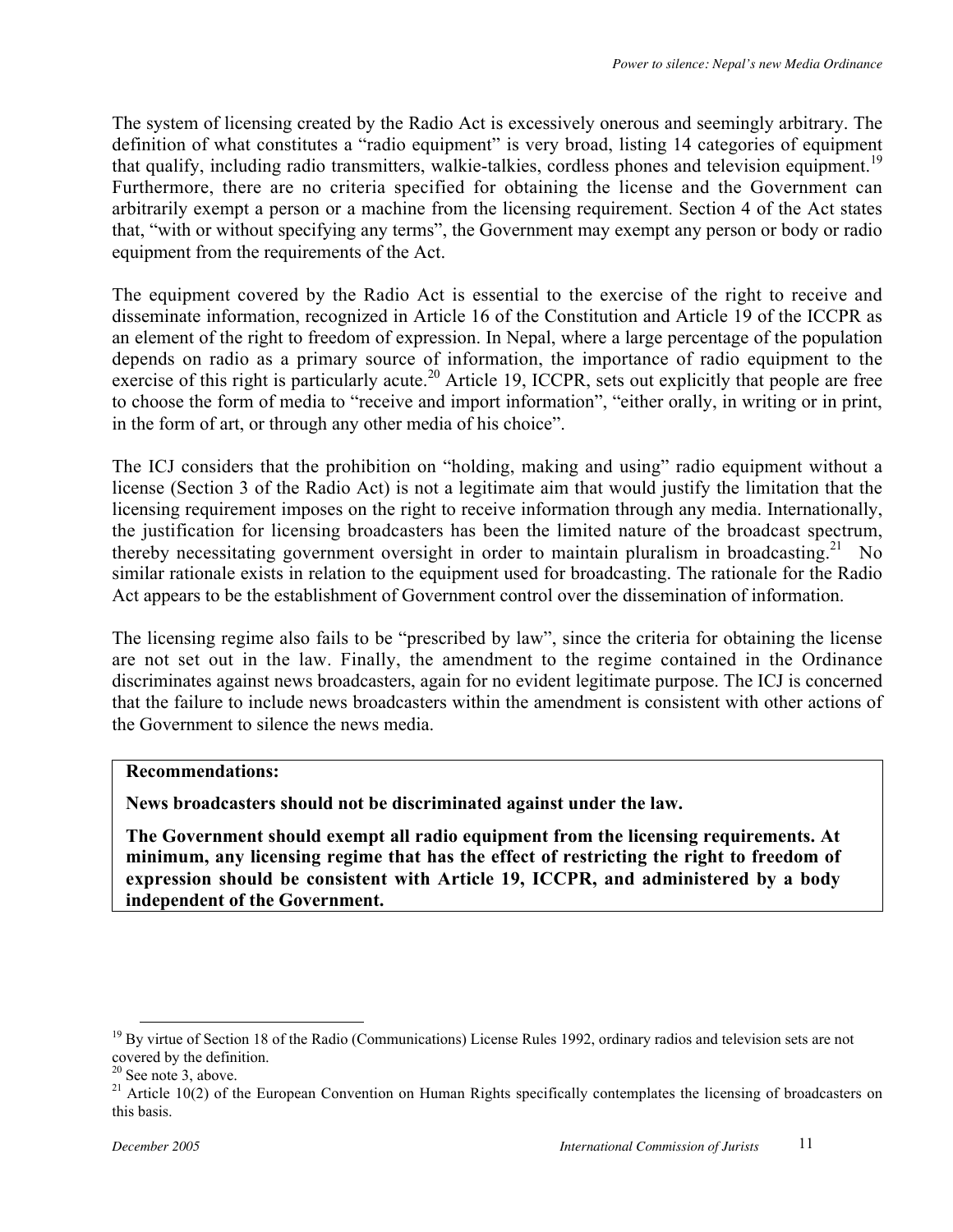#### **Categories of prohibited content expanded for print and broadcast media**

The Ordinance introduces a number of amendments to both the Press and Publication Act, 2048 (1991) ("Press Act") and to the Broadcasting Act, which serve to entrench and strengthen restrictions imposed on the media by the King during the most recent state of emergency. The amendments expand the range of subject matter that cannot be published or broadcast in Nepal without incurring a sanction.

Expanding the categories of prohibited content is a form of prior censorship that constitutes inappropriate interference with and control over the media. Article 13(1) of the Constitution states that "no news item, article or any other reading material shall be censored". The Article goes on to provide that laws may be introduced that impose "reasonable restrictions" on expression in certain listed circumstances.<sup>22</sup> However, a restriction will only be "reasonable" if it complies with the requirements set out in the three-part test (see page 6) for the legitimacy of limitations on freedom of expression.

The ICJ is of the view that the content restrictions imposed by the Press Act and the Broadcasting Act, and expanded by the Ordinance, are not necessary and serve no legitimate aim. Furthermore, given that the prohibitions are drafted using vague terms and concepts, which provide little guidance to the press on where the boundary lies between permitted and prohibited expression, they cannot be said to be prescribed by law.

#### *Restricting what the press can write*

Section 14(a) of the Press Act already prohibits the publication, in any book, newspaper or magazine, of material that will, "foment hatred, disrespect, contempt or malice toward His Majesty or the royal family, or undermine the dignity of His Majesty". The Ordinance expands the prohibition to make it an offence to undermine the dignity of members of the royal family, as well as the King.

Laws that prohibit the criticism of heads of state and other public officials have been repeatedly struck down by courts and tribunals around the world on the grounds that these constitute an unwarranted infringement on the right to free expression.<sup>23</sup> Most recently, the United Nations Human Rights Committee stated that: "the right to freedom of expression in Article 19 [of the ICCPR], paragraph 2, includes the right of individuals to criticize or openly and publicly evaluate their Governments without fear of interference or punishment."<sup>24</sup>

 $22$  Article 13 of the Constitution permits the adoption of laws that will impose restrictions "on any act which may undermine the sovereignty and integrity of the Kingdom of Nepal, or which may jeopardize the harmonious relations subsisting among the peoples of various castes, tribes or communities; or on any act of sedition, defamation, contempt of court or incitement to an offence; or on any act against which may be contrary to decent public behaviour or morality."

<sup>23</sup> The European Court of Human Rights decision in *Castells v. Spain*, Judgment of 23 April 1992, Series A no. 236, is one of many judgments in which the Court reiterates the principle that public officials and governments should tolerate more, rather than less criticism. Additionally, the U.S. Supreme Court decision in *New York Times Co. v. Sullivan*, 376 US 254 (1964), which held that the right to free expression protects even false statements made about public officials – absent any actual malice – has been cited with approval by courts around the world.

<sup>&</sup>lt;sup>24</sup> Sri Lanka, for example, repealed its criminal defamation law in June 2002, and Ghana repealed its law in 2001. Argentina, Peru, Costa Rica and Paraguay also repealed their *desecato* laws within the last two years. The last time an action for criminal defamation was brought in the UK was in the 1970s, and it was unsuccessful.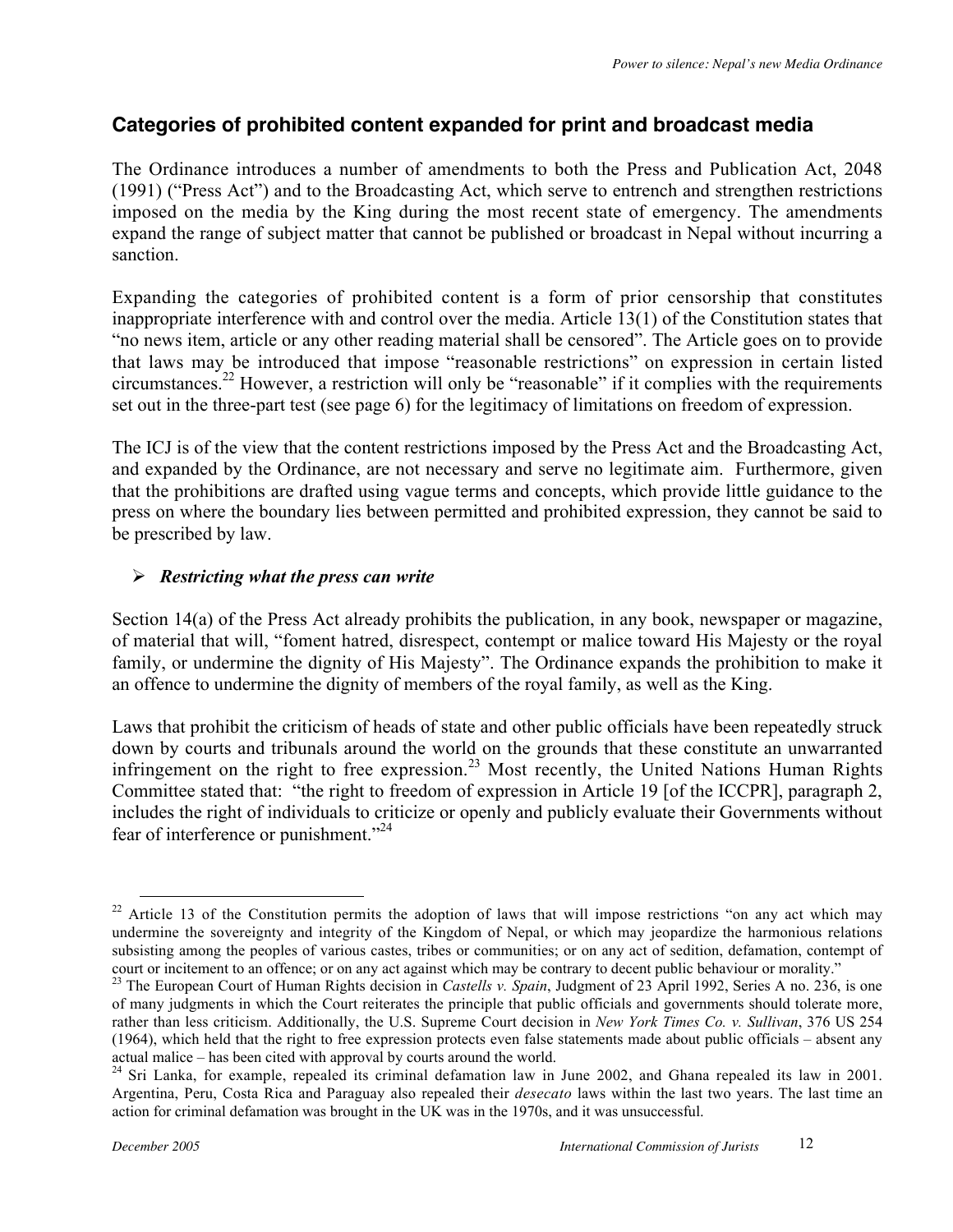The Nepalese Government's plan to arrest six journalists for the publication of a political cartoon, depicting the constitutional monarchy as a dead animal, provides an illustration of how Section 14 of the Press Act can be used in a completely disproportionate manner to violate the media's freedom of expression.<sup>25</sup> Even without carrying out the actual arrests, the mere threat of sanctions has a chilling effect on lawful expression. The media in Nepal already practice self-censorship to avoid attracting legal or other less formal sanctions. By fostering such a climate the Government is effectively in breach of its obligations under Article 2 of the ICCPR to take positive measures to protect and promote the right to free expression.

The Ordinance also introduces a new paragraph (c)(1) to Section 14 of the Press Act, prohibiting the encouragement of "acts that are deemed as crimes under current laws". Both Article 13 of the Constitution of Nepal and Article 19 of the ICCPR permit restrictions on the press that threaten the public order or public morals, but not all acts which are criminal threaten public morality or public order. Furthermore, the prohibition uses the broad and ill-defined term "encouragement". The Constitution employs a higher standard, by requiring that the behaviour of the press can only be restricted if it amounts to "incitement to an offense". Similarly, Article 20 of the ICCPR provides that any advocacy of national, racial or religious hatred that constitutes "incitement to discrimination, hostility or violence" should be prohibited. This language illustrates the very narrow circumstances in which it is permissible for the state to restrict press articles.

The ICJ is concerned that in the present context in Nepal, in which the media is being closely monitored and heavily sanctioned by security forces and the Government, merely reporting on actual or perceived criminal activity could be interpreted as constituting "encouragement". To be consistent with the Constitution and with the ICCPR Section(c)(1) should therefore be reformulated. As drafted, the amendment serves no clear legitimate aim and it suffers from a lack of proportionality. It is not a reasonable or justifiable form of censorship.

Section 16(1) of the Press Act has also been amended to empower the Government to ban the import of foreign publications if they are likely to produce any of the vaguely-worded consequences listed in the provision. These include: "(a) adversely affecting national interests and dignity; (c) undermining relations with foreign states and governments; (d) assisting, supporting or encouraging terrorist, terrorism and destructive activities".

The amendment deletes paragraphs (b) and (e) of Section 16(1), which is positive, as these prohibitions were vaguely drafted. However, new prohibitions have been added which serve to strengthen the King's control over the dissemination of information within Nepal. The Ordinance now enables the Government to ban the importation of any material that is likely to have as a consequence "assisting, supporting or encouraging terrorist, terrorism and destructive activities." None of these terms is defined and there is a risk of broad interpretation and application of the prohibition.

Under international law, articles in the media can only be restricted for somehow assisting terrorism, if the words are likely to incite others to carry out terrorist acts. It is necessary to show a direct causal link between the words and the likelihood of terrorist acts being carried out. The Johannesburg Principles on National Security, Freedom of Expression and Access to Information provide useful

<sup>&</sup>lt;sup>25</sup> Reported by the Committee to Protect Journalists, 25 August 2005. The cartoon was published in the papers *Kantipur* and the *Kathmandu Post*.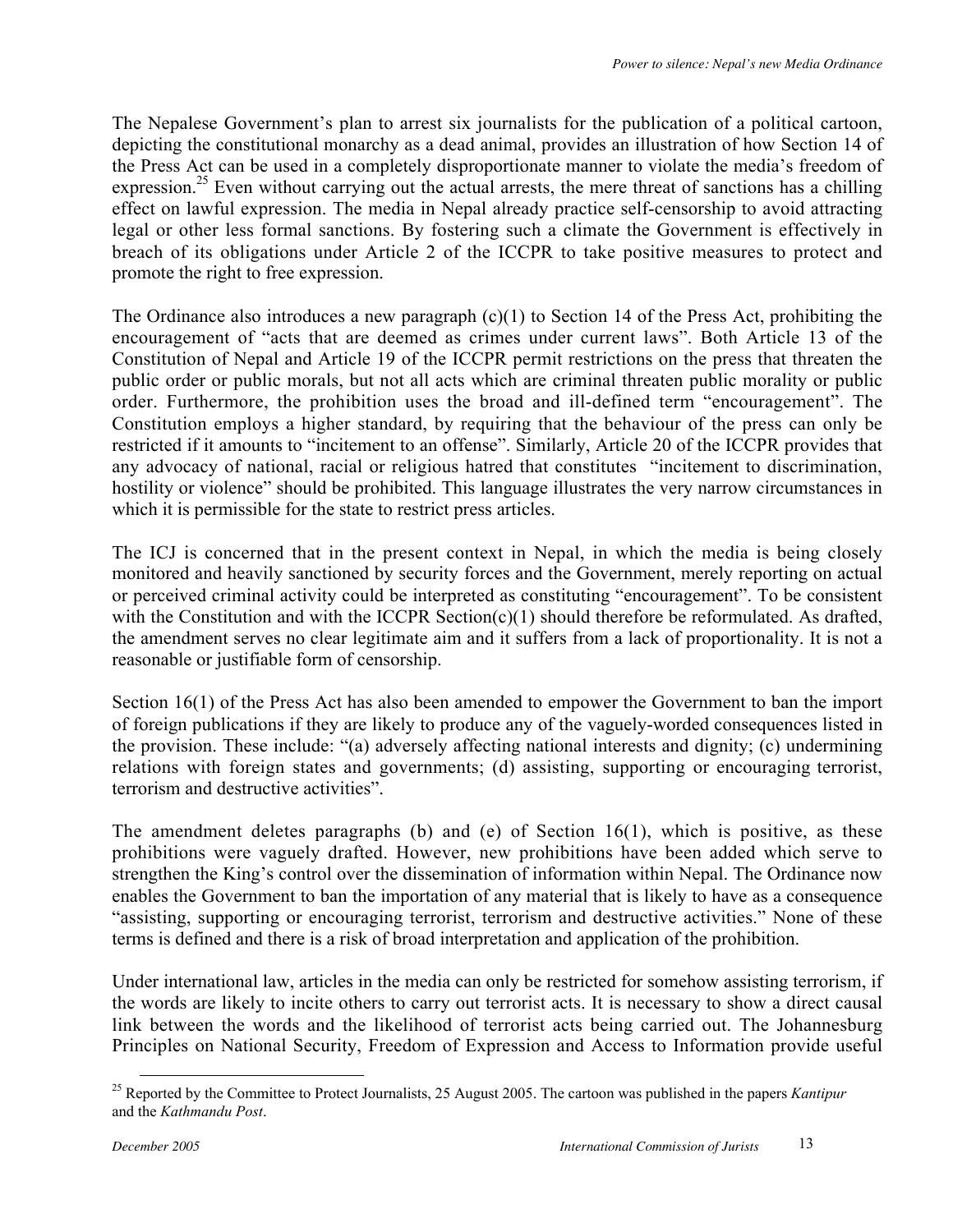guidance on the relationship between freedom of expression and national security, within which counter-terrorism measures sit. They provide:

"Subject to (…), expression may be punished as a threat to national security only if a government can demonstrate that:

(a) the expression is intended to incite imminent violence;

(b) it is likely to incite such violence; and

(c) there is a direct and immediate connection between the expression and the likelihood or occurrence of such violence;"<sup>26</sup>

In practice it is only in highly exceptional cases that that media articles could be said to fulfill this causal link. Criticism of government policy and discussion of controversial political views should not be confused with incitement to commit terrorist acts. Perhaps especially in times of crisis, as in Nepal now, freedom of expression and of the media are vital, to allow critical reflection about the situation and how to resolve it. The amendments would bring a false legal cover to vague and arbitrary measures that would curtail legitimate political and social dissent and media discussion.

#### *Restricting content of broadcasts*

Section 15 of the Broadcasting Act previously banned the broadcast of any advertisement that related to prohibited matters, as set out in that section. Prohibited matters include: matters adversely affecting political parties; vulgar materials, and matters of such a nature as to create unusual fear and terror in the general public.

The Ordinance amends Section 15, expanding the prohibition to all programming, not just advertisements. Additional categories of prohibited content have also been added, including matters "contrary to the non-aligned foreign policy of Nepal" and "matters or materials banned or prohibited for publication under current laws."

*On 27 November 2005 a police team seized transmission equipment and detained four journalists at Radio Sagarmatha. The police handed over two separate letters reported to be from the Ministry of Information and Communication requesting the radio station to hand over transmission equipment and cease operations until further notice. In one of the letters the Government reportedly accused the radio station of airing programmes that encourage terrorists and terrorism in violation of Section 15(d) and (i) of the National Broadcasting Act-2049 and the license provided to the radio station. The closure took place on the day the station was to air a BBC Nepali Service interview with Maoist leader, Prachanda. The journalists were released from detention the following day. Despite an interim order from the Supreme Court on 29 November, Radio Sagarmatha was not allowed by the Government to relay BBC Nepali Service. On 7 December the Supreme Court issued a second stay order to the Government instructing it to let Radio Sagarmatha air the BBC Nepali service broadcast.*

The amendment to Section 15 has also resulted in the removal of paragraph (2) of that provision which protected the right of political opposition parties to disseminate information. While not prohibited

<sup>&</sup>lt;sup>26</sup> Johannesburg Principles on National Security, Freedom of Expression and Access to Information, Principle 5.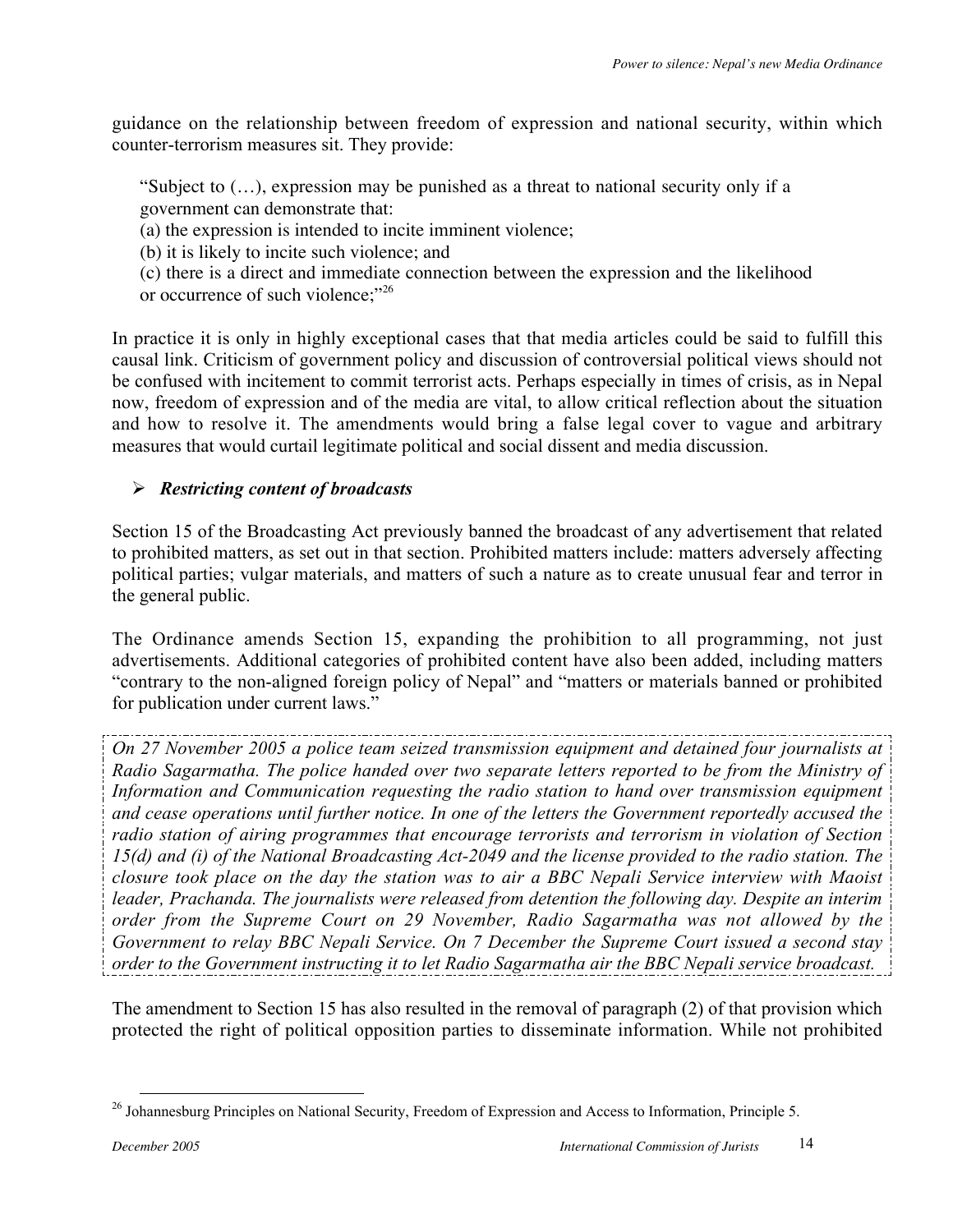outright, it may become even more difficult for opposition parties to gain access to the media, if only because broadcasters will be unsure of the status of the law regarding such subject matter.

Content restrictions of the nature imposed by Section 15 constitute a form of censorship and thus, unless they can be justified in accordance with the three-part test, violate international human rights law.

Most of the restrictions set out in the new Section 15 of the Broadcasting Act are vaguely drafted and cannot be said to be prescribed by law. The prohibition on broadcasting matters contrary to Nepal's "non-aligned foreign policy" is one such example. Given the dearth of news available within Nepal it would be very difficult for any member of the independent press to determine what actually constitutes Nepal's "non-aligned" foreign policy, nor when one is making a declaration "contrary" to this policy. The potential for abuse of this provision because of its lack of clarity is significant and it should be repealed.

The content restrictions also fail for the most part to satisfy any legitimate aim. For example, paragraph (a), which prohibits the broadcast of matters that might "adversely affect political parties" can be used to prevent reporting on official wrongdoing. Preventing the exposure of government incompetence and/or corruption is not a recognized legitimate aim, neither under the Constitution nor under Article 19 of the ICCPR. On the contrary, this is precisely the type of information the dissemination of which is protected by the right to freedom of expression.<sup>27</sup>

Other vague prohibitions include those against "vulgar" matters, materials aimed at creating "unusual fear" and materials that "misinterpret" any caste. It would be legitimate for the Government to restrict broadcasts to protect morals or public order, both legitimate aims under Article 19 ICCPR, but the law would require much greater elaboration and precision.

#### **Recommendations:**

**The ICJ urges the Government to remove the remaining content restrictions contained in the Press Act by repealing Sections 14 to 16. If these provisions are not removed, then they should be amended so that they reflect the very limited permitted restrictions set out in the Nepali Constitution and Article 19 of the ICCPR.**

**Prohibitions against the import of foreign media should be lifted as this violates the right to freedom of expression, which exists "regardless of frontiers".**

**The new Section 15 of the Broadcasting Act, which further restricts broadcast content, should be repealed. Section 15(2) of the Broadcasting Act, which protected the right of political parties to disseminate information, should be reinstated.**

 <sup>27</sup> See for example European Court of Human Rights, *Sürek v Türkey* (No 2), Judgment of July 8, 1999, Application 2452 22 /94, para.29; See also Johannesburg Principles, supra, Principle 2(b) "In particular a restriction sought to be justified on the grounds of national security is not legitimate if its genuine purpose or demonstrable effect is to protect interests unrelated to national security, including for example, to protect a government from embarrassment or exposure or wrongdoing  $(...)$ ".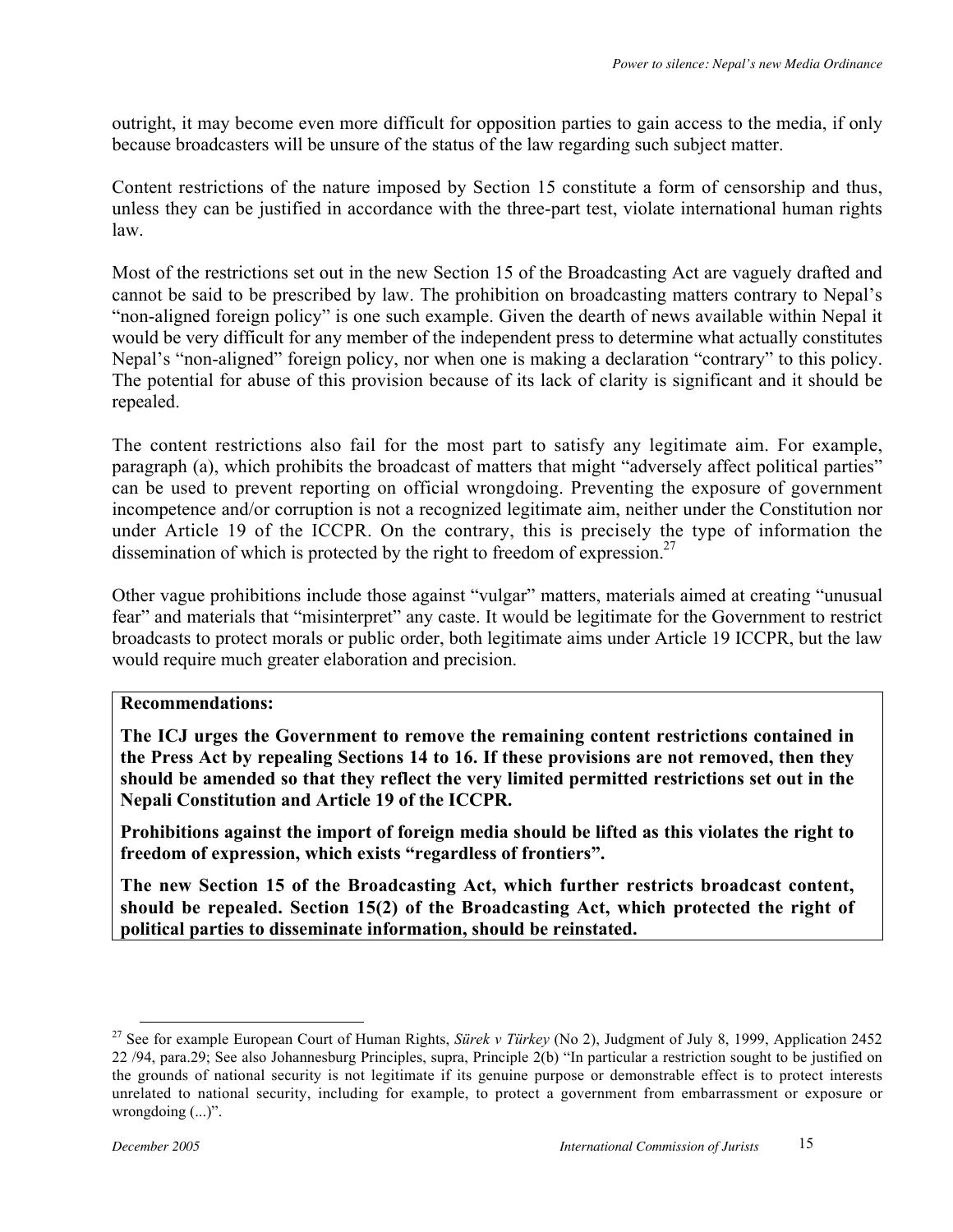#### **Restrictions on dissemination of news from foreign sources in Nepal**

The National News Agency Act, 2019 (1962) ("News Agency Act") empowers the Government to create a State-owned and controlled news agency responsible for disseminating news both within and outside Nepal. This agency, the *Rastriya Samachar Samiti* (National News Agency (RSS)) is the official mouthpiece of the Government, required by Section 17 of the Act to abide by a number of content restrictions, including a prohibition against disseminating reports that "create doubt or suspicion with regard to Nepal's friendly relations with other nations or world peace."

The News Agency Act (Section 32(1)) prohibits any other news agency from collecting or distributing foreign news items about Nepal, inside Nepal. Foreign news agencies used to be prohibited from selling or distributing news items except through the RSS or the Government. Now, by virtue of an amendment set out in the Ordinance (new Section 32(2)), foreign news agencies are entitled to sell their news in Nepal, provided they obtain Government approval. No permission is needed for selling or distributing news to the RSS.

While the amendment constitutes a slight improvement on the original prohibition on foreign news agencies, the improvement is merely cosmetic. There is no specified mechanism through which foreign news agencies may obtain Government approval to sell their news, and in light of the onerous content restrictions imposed on the RSS, it is unlikely that much meaningful news from the foreign agencies will reach the citizens of Nepal through this channel. Furthermore, the long term effect of these measures is a likely reduction in the number of foreign news agencies operating in Nepal, thereby ensuring the progressive isolation of the country's citizens from the international community.

Article 19 of the ICCPR provides that the right to free expression applies "regardless of frontiers". The amended Section 32(2) of the News Agency Act violates the rights of the foreign press in Nepal and also the right of Nepalese citizens to receive information, as guaranteed by Article 16 of the **Constitution** 

#### **Recommendation:**

**The ICJ recommends that the Government repeal Section 32 of the News Agency Act or abandon the requirement imposed on foreign news agencies to obtain permission from the Government to sell their news in Nepal.**

#### **Greater powers of Government-controlled Press Council to strike off journalists**

The Press Council in Nepal is an entity appointed and controlled by the Government. Its primary functions are to regulate the press through the enforcement of a code of conduct and to control access to the profession. Any entity charged with oversight of the media should be independent from the government and must be *seen* to be independent.<sup>28</sup> This, however, is not the case with the Press Council.

 $^{28}$  A number of the mechanisms which would ensure the independence of the Press Council are lacking in the Act. For example, the Council is required to obtain the Government's permission prior to accepting funds from foreign governments and agencies (Section 13(3)) and the Government can prescribe how the Council's fund is to be operated (s.13(4)).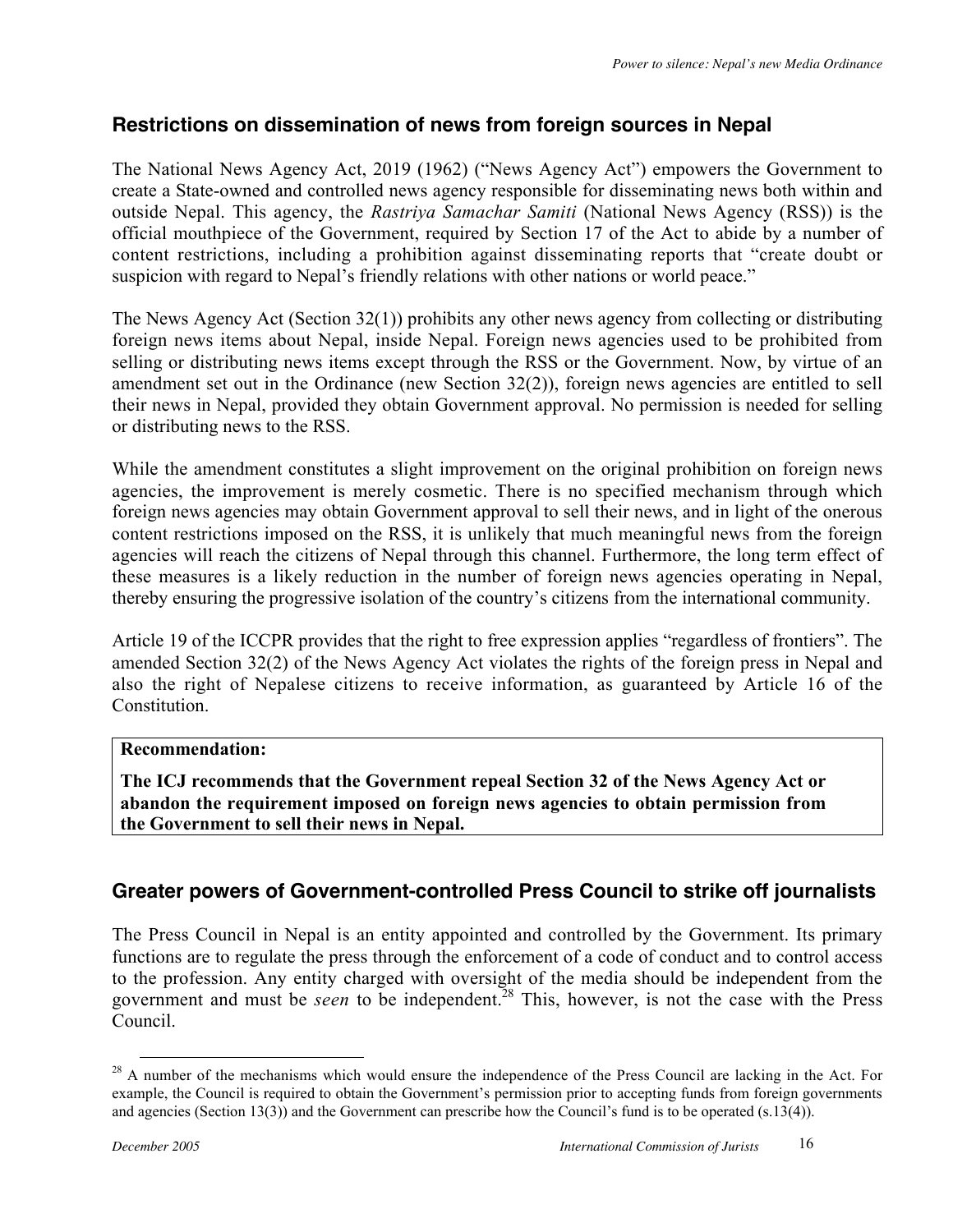At the end of September this year, Reporters Sans Frontières reported that the Ministry of Information and Communications issued a set of directives on the assignment of state advertising in which the Government asked all state entities to place advertising only with media that "respect the nation, the nationality and the monarchy".<sup>29</sup> Five days before the Ministry's announcement, the Press Council published a list of 322 publications, ranked according to circulation. A number of the publications that are critical of the Government were demoted from Category A to Category B, despite having large circulations. A couple of publications supportive of the monarchy were promoted to Category A, and consequently will have priority access to state advertising funds. On 24 September 2005, newspaper and magazine editors demonstrated outside the Press Council's offices, protesting the ranking on the grounds of bias. $30$ 

The Ordinance amends Section 12(2)(d) of the Press Council Act, 2048. Prior to the amendment, the Press Council could recommend to the Government that a journalist "who is in defiance of the professional code of conduct time and time again", should have any privileges or facilities received from the Government suspended in whole or in part. The amendment grants the Council the additional power to recommend the cancellation of the journalist's representative certificate. Given that the Press Council is not independent of the Government, it seems more likely than not that the Government will adhere to any recommendation made by the Council.

The ICJ is concerned that this additional power will be misused by the Press Council, as an arm of the Government.<sup>31</sup> By having a certification system in place for journalists, which essentially functions as a form of licensing regime, journalists can be controlled through the threat to revoke their certificates. The Inter-American Court of Human Rights has ruled that compulsory membership in an association prescribed by law for the practice of journalism is incompatible with Article 13 of the American Convention on Human Rights. (Article 13 contains the freedom of expression guarantee, in the same terms as Article 19 of the ICCPR.)<sup>32</sup> A law that requires journalists to be licensed violates not only the individual journalist's right to seek and impart information, but also the public's right to receive information without any interference.<sup>33</sup>

#### **Recommendations:**

**The ICJ recommends that until the Press Council becomes a truly independent entity, it should not have the power to recommend that journalists lose their representative certificates. The amendment to the Press Council Act should be repealed.**

 $29$  29 September 2005, www.rsf.org.

 $^{30}$  In February 2005, following the state of emergency but prior the promulgation of the Ordinance, the International Federation of Journalists (IFJ) estimated that at least 600 journalists had already lost their jobs in Nepal as a result of the restrictions imposed on the media and the general level of insecurity within the profession. Restricting access to advertising revenues and increased powers granted to the Press Council will further weaken this already fragile sector. See: IFJ Report, "Coups, Kings and Censorship", released February 2005.

<sup>&</sup>lt;sup>31</sup> The lack of independence of regulatory and oversight bodies in Nepal has already been documented by the ICJ. See for example, the ICJ's open letter sent to King Gyanendra in June 2005, calling on the King to take steps to ensure the independence of the National Human Rights Commission.

<sup>32</sup> *Compulsory Membership in an Association Prescribed by Law for the Practice of Journalism*, Advisory Opinion OC-5/85, 13 November 1985, (Ser. A) No.5.

<sup>33</sup> *Ibid.*, para. 84.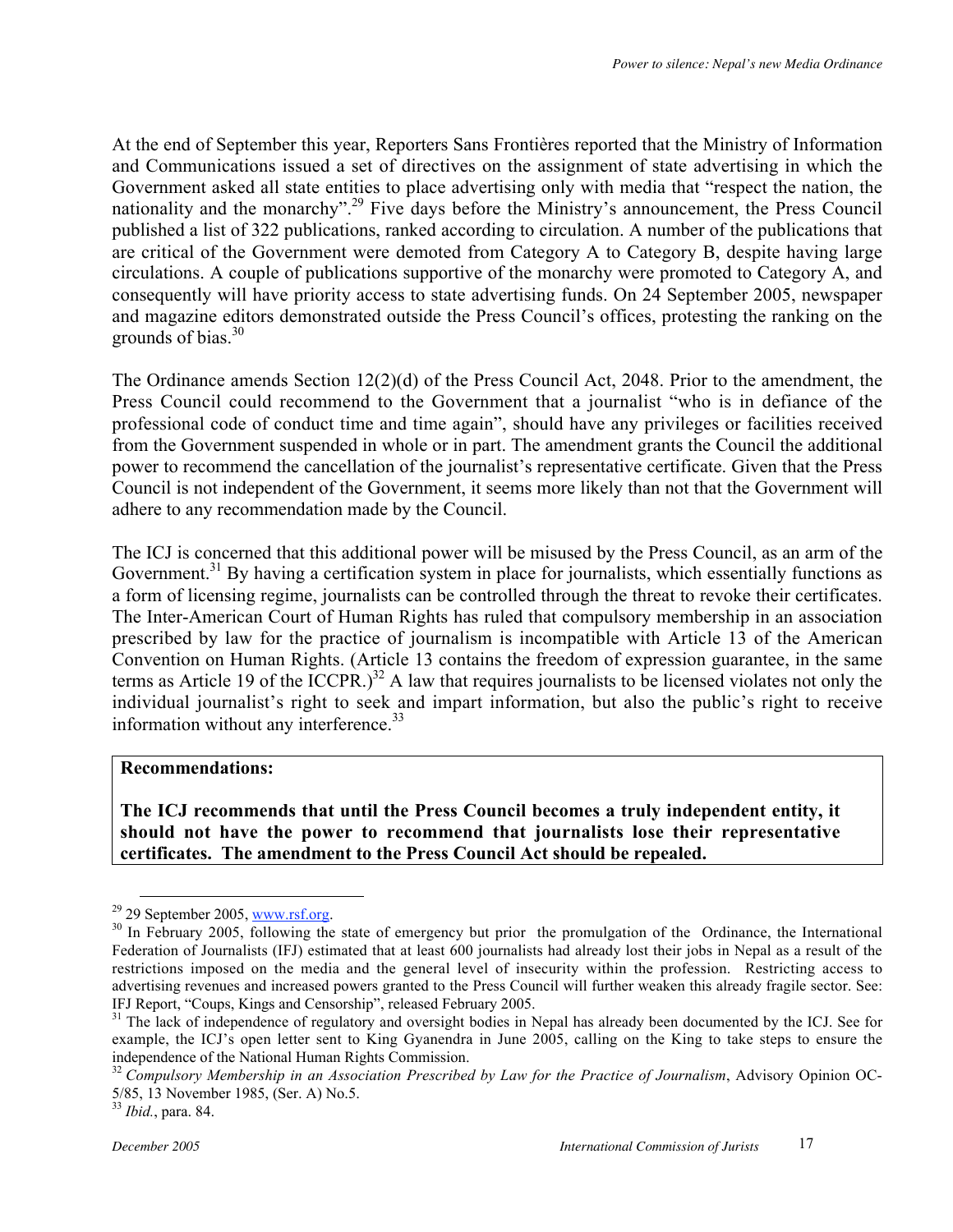**The media should be self-regulating and journalists should not be required to obtain representative certificates in order to work.**

**The ICJ further recommends that, as in other jurisdictions (for example the UK and Sweden), journalists should be able to decide voluntarily whether to accept the Press Council's recommendations and should not be compelled to submit to the Press Council's authority.**

#### **Restrictions on cross-media ownership**

The Ordinance introduces another troubling amendment to the Broadcasting Act, through a new Section 6(a) that restricts media cross-ownership. Under the provision, no single legal entity will be entitled to obtain a licence or operating certificate for more than two forms of media, out of three possibilities: radio, television and publishing. Any entity that currently possesses licenses for all three media is required to surrender one of these within a year.

Controlling the degree of media concentration in a society is recognized as an important mechanism for achieving the pluralism required for the full exercise of freedom of expression, as set out above. However, restricting media ownership (and thus access to the means of communication) does constitute an infringement on the right to free expression and it must therefore satisfy the three-part test for legitimacy. The burden lies on the Government to establish that each limb of the test is met.

The Government has not made any attempt to establish that the degree of concentration of media ownership in the country has reached such a level that it actually threatens freedom of expression in Nepal by undermining media pluralism. The ICJ believes that this measure is disingenuous given that, as events over the past four years have demonstrated, the Government itself is one of the most significant threats to media pluralism and freedom of expression in Nepal. Currently there are only two companies that own and operate more than one form of media in Nepal: Image Channel and Kantipur. Image Channel has an FM radio station and a television station. Kantipur has print, television and radio operations. Therefore, whether or not it is the motivation behind the provision, the practical impact of the amendment at present is to target and only affect Kantipur.

Furthermore, as the experience of countries with far more concentrated media markets, including in Italy, the United States and Canada, has shown the process of creating a more competitive – and hence more pluralistic – media sector is a complex one. Merely limiting entities to operating two forms of media will not eliminate the problems arising from excessive concentration of media ownership. Indeed, an entity could voluntarily opt to operate only broadcasting outlets and then establish a total monopoly on television stations. In other words, the measure introduced by the Ordinance is unduly restrictive and probably ineffective.

#### **Recommendations:**

**The ICJ urges the Government to conduct a thorough study of the need for measures to limit media ownership in Nepal. Until the need is established, Section 6(a) of the Broadcasting Act, which prohibits the licensing of "more than any two of radio, television and publication at a time or time by time", should be repealed.**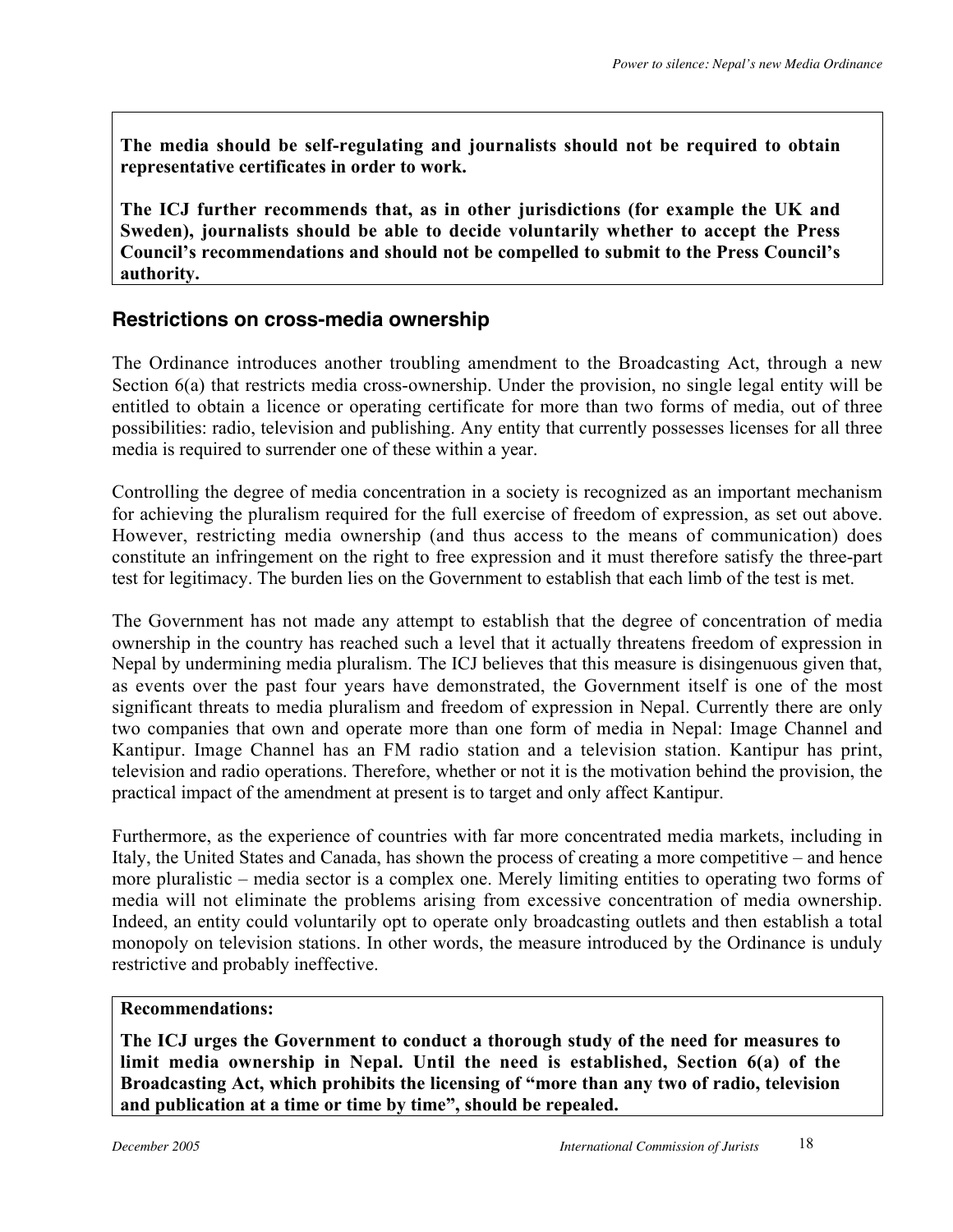#### **Disproportionate sanctions for criminal defamation**

The threat of fines is an effective means through which governments can control the press. Imposition of fines on a media organization, even for a series of minor offences, can effectively bankrupt the organization.<sup>34</sup> Furthermore, just the threat of sanction can have a chilling effect on expression. Fines, therefore, regardless of their amount, can constitute a disproportionate restriction on freedom of expression and thus violate international law.

The UN Commission on Human Rights has called on states to "refrain from the use of imprisonment or the imposition of fines for offences relating to the media which are disproportionate to the gravity of the offence and which violate international human rights law".<sup>35</sup>

If and when penalties must be used against the media, the Government should employ a system of graduated sanctions to achieve compliance, starting with a warning and only using fines as a last resort. Such a system would respect the principle of proportionality.

The Ordinance amends the sanction provisions in both the Press Act and the Libel and Defamation Act. In both instances, the new sanctions that have been introduced are disproportionate to the offences and therefore violate international human rights law.

#### *Criminal sanctions in the Defamation Act*

The Ordinance amends the sanction provisions in the Libel and Defamation Act, 1959 ("Defamation Act") (Sections 5 to 8) by increasing potential fines and imposing prison terms of six months to two years. The Ordinance also amends Sections 27 to 30 of the Press Act, increasing by about ten times the amount of the fines that will be imposed for any violation of Sections 14 through 17 of the Press Act. In some circumstances, for example if a defamatory statement is published, the person responsible for the publication can be both fined *and* imprisoned (Defamation Act, Section 5).

Laws that criminalize defamation constitute a restriction on the right to free expression. The ICJ considers that they create an unjustifiable "chilling effect" on the flow of protected speech. The threat or imposition of criminal sanctions is a disproportionate response to the harm caused by defamatory speech. The experience of other countries demonstrates that such laws are not necessary, since the reputation of people can be effectively protected by other means, including application of civil remedies and the right of a person defamed to seek a correction of the statement and/or to be able to reply.

There is a growing body of jurisprudence that supports the principle that criminal defamation laws cannot be justified. The UN Human Rights Committee, in a decision published in April 2005, made

<sup>&</sup>lt;sup>34</sup> The General Rapporteur on the Media to the Council of Europe's Parliamentary Assembly noted the use of disproportionate fines in a number of countries, with the effect of bringing the media "to the brink of extinction." Parliamentary Assembly, Council of Europe, *Freedom of Expression in the Media in Europe*, Doc. 9640 revised, 14 January 2003.

 $35$  Commission on Human Rights Resolution 2002/48, para. 19 (c).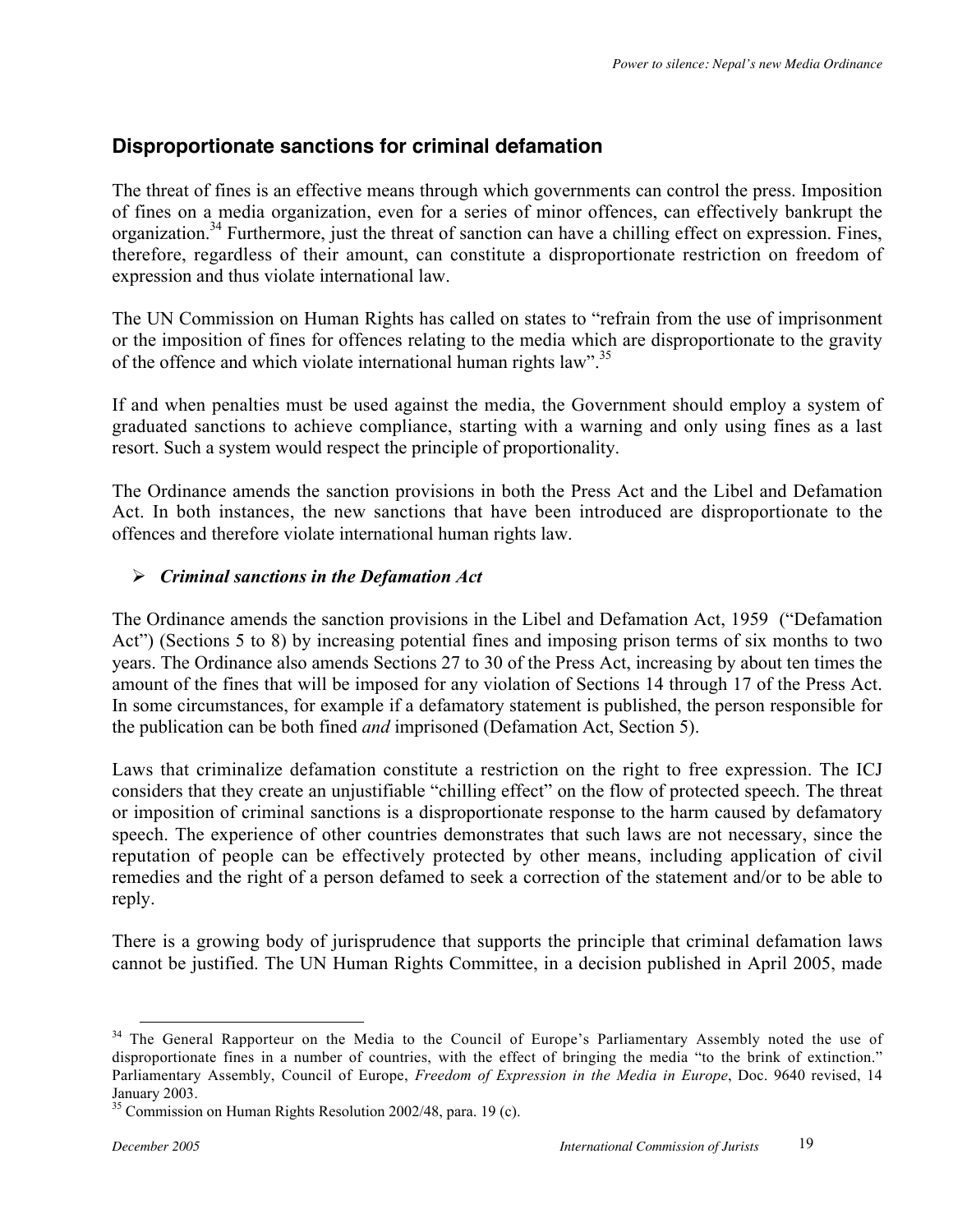the following statement in upholding a complaint from an individual charged with criminal defamation:

"Given the paramount importance, in a democratic society, of the right to freedom of expression and of a free and uncensored press or other media, the severity of the sanctions imposed on the author cannot be considered as a proportionate measure to protect public order or the honour and the reputation of the President, a public figure who, as such, is subject to criticism and opposition.<sup>36</sup>

The Inter-American Court of Human Rights, in two landmark rulings, has also held that the application of criminal defamation laws constitutes an unwarranted and unjustifiable restriction on the right to free expression.<sup>37</sup> While the European Court of Human Rights has yet to make a decision on the validity of criminal defamation laws generally, it has repeatedly found that the sanctions imposed in particular criminal defamation actions violate the right to free expression and their application should be subject to careful scrutiny.<sup>38</sup> Furthermore, a number of countries have repealed their criminal defamation laws within the past few years. In most countries that still have them, the laws have not been used in recent times.<sup>39</sup>

Since the Ordinance was promulgated at the beginning of October 2005, the chief editor, editor and manager of the Lamjung weekly paper *Karmada*, have been sued for defamation under the new provisions, for statements published in June 2005.<sup>40</sup> At a time when the international community and international tribunals are rejecting the use of criminal defamation laws on the grounds that they constitute an unwarranted infringement on the right to free expression, the ICJ is troubled by the Government's decision to legislate in the opposite direction.

#### **Recommendations:**

**The amendments to the Defamation Act should be repealed. The sanctions for criminal defamation should not be increased.**

**The Government should, in light of the Constitution and the country's international obligations, consider decriminalizing defamation.**

**Sanctions should be proportionate to the offence and should achieve the appropriate balance between competing interests.**

**A graduated system of sanctions should be introduced.**

**Imprisonment should never be an option for a media-related offence.**

<sup>&</sup>lt;sup>36</sup> Human Rights Committee in Rafael Marques v. Republic of Angola, 18 April 2005, CCPR/C/83/D/1128/2002, para 6.8

<sup>&</sup>lt;sup>37</sup> Herrera Ulloa v. Costa Rica, 2 July 2004, Series C, No. 107, and Canese v. Paraguay, 31 August 2004, Series C, No. 111.

<sup>38</sup> See for example: *Castells v. Spain*, 24 April 1992, 14 EHRR 445, *Lingens v. Austria*, 8 July 1986, Application No. 9815/82.

<sup>&</sup>lt;sup>39</sup> Sri Lanka, for example, repealed its criminal defamation law in June 2002, and Ghana repealed its law in 2001. Argentina, Peru, Costa Rica and Paraguay also repealed their *desecato* laws within the last two years. The last time an action for criminal defamation was brought in the UK was in the 1970s, and it was unsuccessful.

<sup>40</sup> Kantipur Online Report, 20 October 2005.